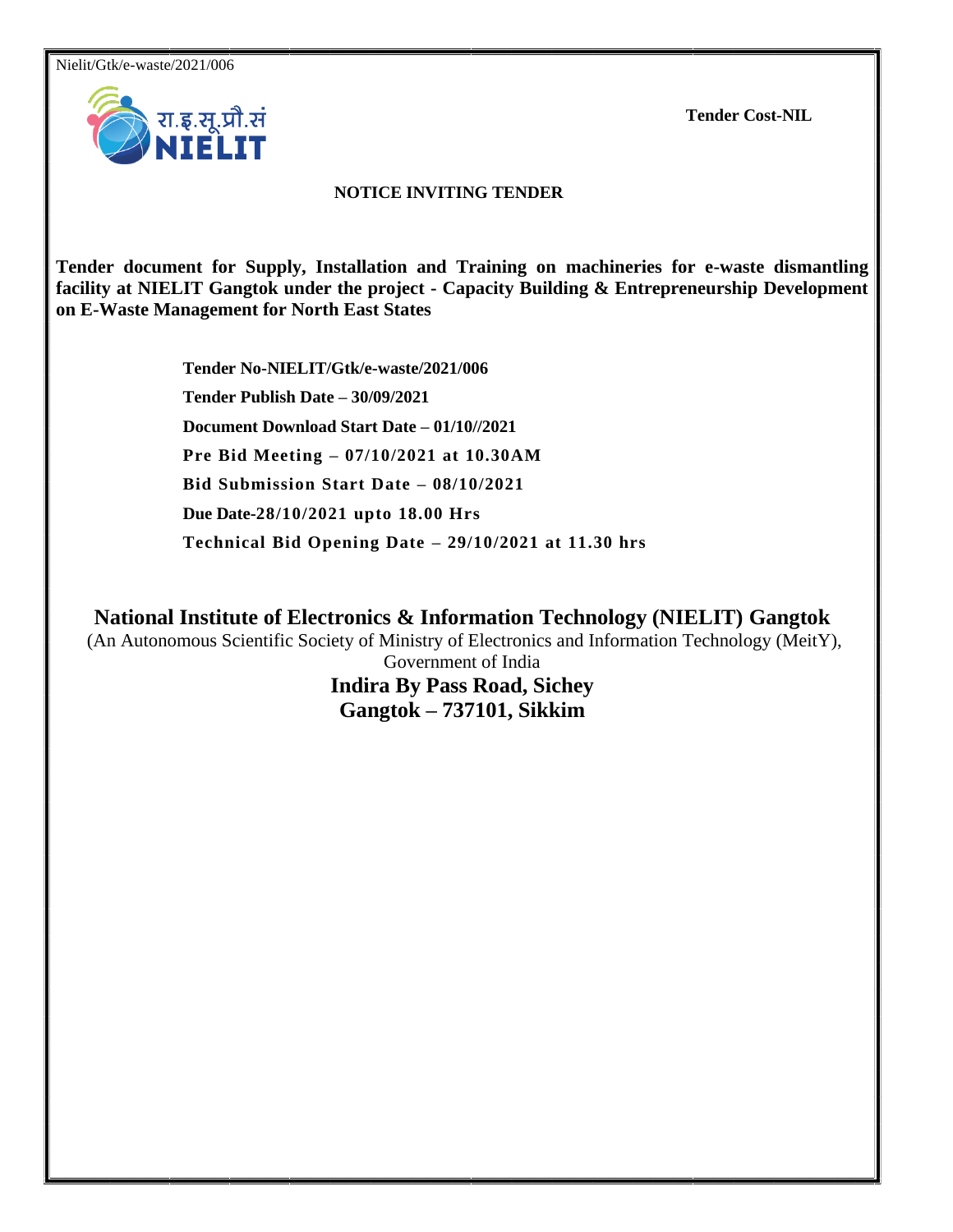

# **Tender document for Supply, Installation and Training on machineries for e-waste dismantling facility at NIELIT Gangtok under the project "Capacity Building & Entrepreneurship Development on E-Waste Management for North East States"**

#### **1. Introduction**

National Institute of Electronics & Information Technology (NIELIT) is an Autonomous Scientific Society under the administrative control of MeitY (Ministry of Electronics and Information Technology), Govt. of India. It was set up to carry out Human resource Development and related activities including IT/ IT-enabled services and projects, R&D projects, etc., in the areas of Information, Electronics & Communication Technologies (IECT). The Society, has its presence at 41 locations with its head quarters at New Delhi.

The Society is primarily engaged in carrying out Education & Training Programs - both in the Formal & Non- Formal sectors in the area of IECT. Its mandate includes development of Industry oriented quality education and training programs in the state–of-the-art areas, to establish standards and to be the country's premier institution for Examination and Certification in the field of IECT. It is also a National Examination Body, which accredits institutes/organizations for conducting courses in the non-formal sector education in the field of IT and related areas.

NIELIT has also developed sufficient experience and expertise on e-waste management through the successful implementation of the project – "Capacity Building of Government Employees on 'e-Waste' through 1-Day & 3-DayTraining Program, under 'Digital India' initiative'' sponsored by Ministry of Electronics and Information Technology (MeitY), Government of India at Pan-India Level in 29 States/ UTs, having trained over 5500 government officials trough 1/3-Day(s) training. Further, NIELIT is also providing training on payment basis to PSU officials, bank officials, industry, etc. as part of the above MeitY sponsored project.

#### **Vision**

To be the leader in development of industry-oriented quality education and training in the state of the art areas, establish standards and be the country's premier institution for examination and certification in the field of Information, Electronics and Communications Technology (IECT)

### **Objective**

- To generate quality manpower and develop skilled professionals in the area of Information, Electronics  $\&$  Communications Technology (IECT) and allied fields, by providing world class education & training and accreditation services.
- To provide continuing support to learners and trainers through active design & development of innovative curricula and content aligned with the dynamically changing IECT scenario as and when required.
- To establish a globally recognized quality system of examination and certification and provide a fair assessment of the competency of students.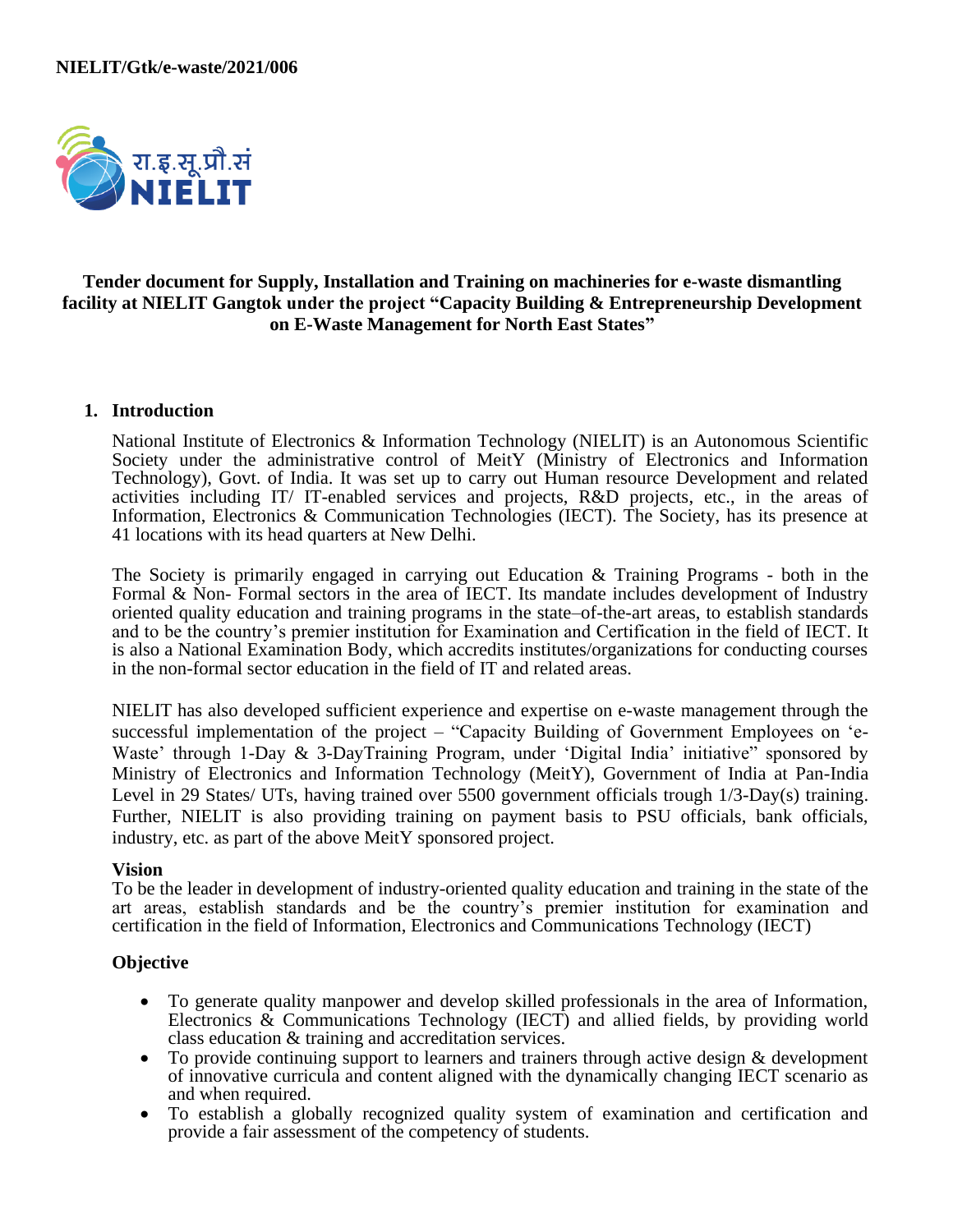- To continue to implement various NIELIT Schemes in the Non-Formal Sector in the IECT area.
- To establish standards in the area of IECT and to develop market-oriented courses in the emerging areas as per the need.
- To impart continuing education for up-gradation of knowledge and skills of Industry professionals & academicians considering high obsolescence in the area of IECT.
- To provide entrepreneurship development program in the area of IECT.
- To develop and promote the culture of market to encourage and nurture industry-oriented design and development.
- To provide Consultancy and Services to Government and non-Government Organizations in **IECT**

# **Activities of the NIELIT (HQ) and its Centres**

Core activities of the Society - Education & Training in the area of Information, Electronics and Communication Technology (IECT) are different from other educational programs of similar nature, in scope and quality, in the following aspects:

- Flexible programs with consistent and timely updating of Course Curricula to conform to industry needs, so that the students graduating from the Society should not only find employment but also be sought after by the Industry,
- Industry participation in the formulation and running of programs, particularly for imparting hands-on-experience.
- Latest Technology is used in all operations of the Society.
- Regular feedback from customers i.e. students and Industry

The above IT Education & Training Programs are categorized as follows:

- IT Education & Training for fresh students;
- Continuing Education (Refresher training/up-gradation) for working professionals through Short-Term/Long-Term Courses; Training of Trainers at various levels; and New courses in emerging areas of IECT

# **The Society is also engaged in Software Development and Consultancy projects including R&D projects in addition to Education & Training Programs.**

# **2.1) Scope of Work**

The project focusses on the setting up the learning centre/ laboratory type e-waste dismantling facility, which will provide the training on the processes to be followed for environmentally sound management of e-waste. The laboratory-based dismantling unit will be established at National Institute of Electronics & Information Technology (NIELIT) –Gangtok, Indira Bypass Road, Near KBT Fuels, Sikkim, Gangtok. The training would be provided in 8 northeast States on e-waste dismantling procedure and entrepreneurship development. This will help to develop skills on e-waste dismantling so that the electronic and electrical items which are covered under the e-waste management rules, 2016 can be handled properly and entrepreneurship in this area can be developed in these 8 states. **Scope of work includes supply, installation and training for the items mentioned in Annexure-A**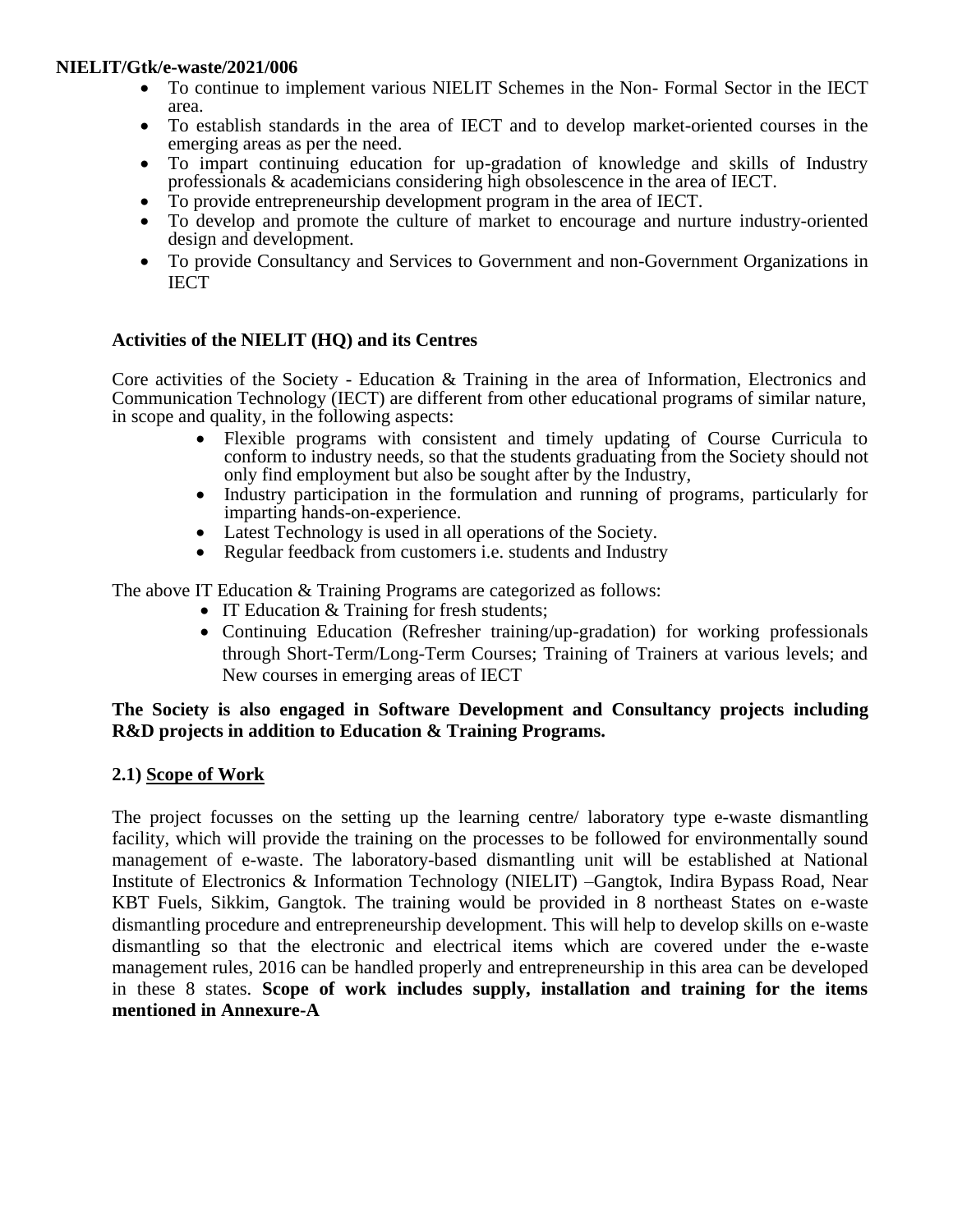# **2.2)GENERAL TERMS & CONDITIONS**

- a) Equipment must be clearly stated by the bidder in both the bids technical and commercial.
- b) Bidder needs to provide the registration and authorization of the bidder
- c) Technical specification must be provided for each equipment
- d) Training and support for handling of equipments to be provided by the bidder
- e) The selected agencies will ensure NIELIT Gangtok for honoring all aspects of fair trade practices in executing the work orders placed by NIELIT Gangtok.
- f) The selected bidder will be responsible for any damage to equipment, property and third party liabilities caused by acts on part of its deployed manpower.
- **g)** Work order will be placed to the selected bidder in through **eprocure.gov.in**
- h) Objection, if any, to the Work Order must be reported to NIELIT Gangtok by the selected bidder within five (5) working days counted from the Date of Issue of Work Order for modifications, otherwise it is assumed that the selected bidder has accepted the Work Order in totality. This is applicable in case of electronic publishing/delivery of Work Order also.
- i) Bid documents submitted by the bidder in hard copies (if any, as per the requirements of the tender document) have to be signed and stamped by the authorized signatory of the bidder.
- j) The vendors may inspect and survey the site at NIELIT, Gangtok to study the existing setup. The bid price should be inclusive of all incidental/related expenses for supply, installation & operational training
- k) All Machineries /items is to be delivered in the location mentioned above at the cost to be borne by the Bidders.
- l) Appropriate Certification wherever necessary should be attached.
- m) NIELIT, Gangtok reserves the right to reject any or all tender(s) without assigning any reason. Any conditional bids other than mentioned in this tender will be liable for rejection.
- n) The Bidders(s) must specifically mention the place with address, phone no. from where support for maintenance would be offered for NIELIT, Gangtok. The installation and warranty services are required in NIELIT, Gangtok. The bidder must provide the plan/arrangement for installation and warranty services to be provided at site.
- o) Bidders will be responsible for supply, installation and configuration, test running and support of the entire setup as per requirement of NIELIT, Gangtok. No additional cost shall be provided to Bidders for such service.
- p) Hardware / other equipments preferably to be delivered and installed within six weeks from the date of issue of the purchase order. In case delivery is not completed within two weeks after the specified delivery period, NIELIT, Gangtok may cancel the order and arrange to procure the said items from any other source at the risk and cost of the Bidders(s) and the earnest money will be forfeited.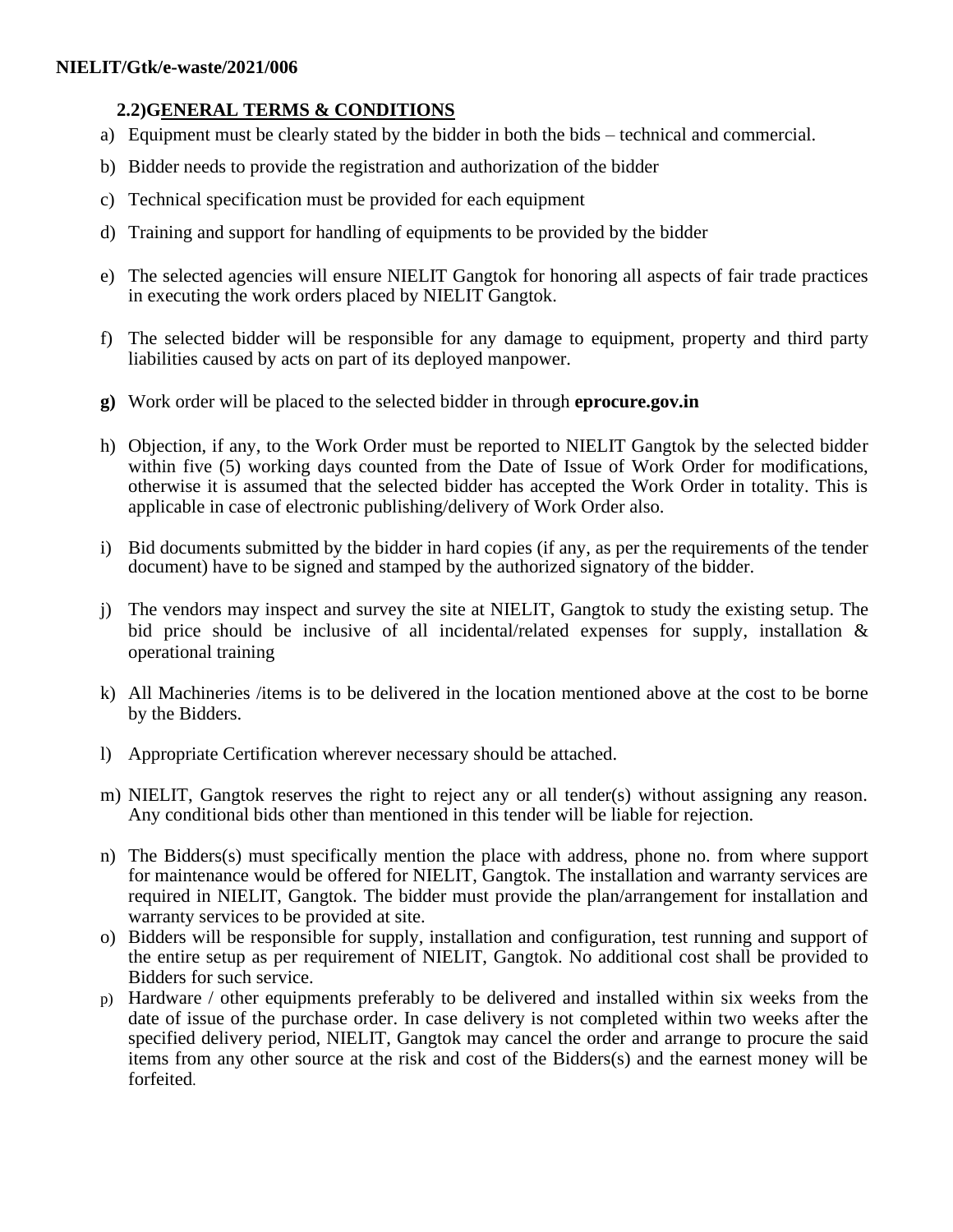# **2.3 ELIGIBILITY CRITERIA**

A bidder participating in the tender process shall possess the following minimum pre-qualification/ eligibility criteria:

|                | <b>Basic</b>             |                                                                                                                                                                                                                                                                                                                                             | <b>Documents</b>                                                                            |  |
|----------------|--------------------------|---------------------------------------------------------------------------------------------------------------------------------------------------------------------------------------------------------------------------------------------------------------------------------------------------------------------------------------------|---------------------------------------------------------------------------------------------|--|
| S.No.          | Requirement              | <b>Specific Requirements</b>                                                                                                                                                                                                                                                                                                                | <b>Required</b>                                                                             |  |
| $\mathbf{1}$   | Legal Entity             | The bidder should be a company registered<br>under Indian Companies Act, 1956                                                                                                                                                                                                                                                               | Copy of Certificates of<br>incorporation                                                    |  |
| $\overline{2}$ | Tax<br>Registration      | The bidder should have a registered:<br>i) GST enrollment No.<br>ii) Income Tax / PAN number<br>iii) Tax Deduction and Collection Account<br>Number (TAN)                                                                                                                                                                                   | Copy of GST enrollment No.<br>Copy of PAN Card<br>Certificate of Allotment of<br><b>TAN</b> |  |
| 3              | Financial: Net<br>Worth  | The net worth of the bidder in the last 3<br>Financial Years: ,2018-19, 2019-20 & 2020-<br>21 should be Positive (as per the last<br>published audited financial statements)                                                                                                                                                                | <b>Audited Annual statement</b>                                                             |  |
| 4              | Mandatory<br>Undertaking | Bidder should:<br>• not be insolvent<br>• not have been convicted of any criminal<br>offence related to their professional conduct<br>or the making of false statements or<br>misrepresentations as to their qualifications<br>to enter into a procurement contract<br>• not have been blacklisted by a central /<br>government institution | A self certified letter as per<br><b>Annexure: Self Declaration</b>                         |  |

# **2.4) BIDDING PROCESS**

Bidders are advised to study the Bid Document carefully. Submission of the Bid will be deemed to have been done after careful study and examination of all instructions, eligibility norms, terms and requirement specifications in the tender document with full understanding of its implications. Bids not complying with all the given clauses in this tender document are liable to be rejected. Failure to furnish all information required in the tender Document or submission of a bid not substantially responsive to the tender document in all respects or submission of a conditional bid will be at the bidder's risk and may result in the rejection of the bid.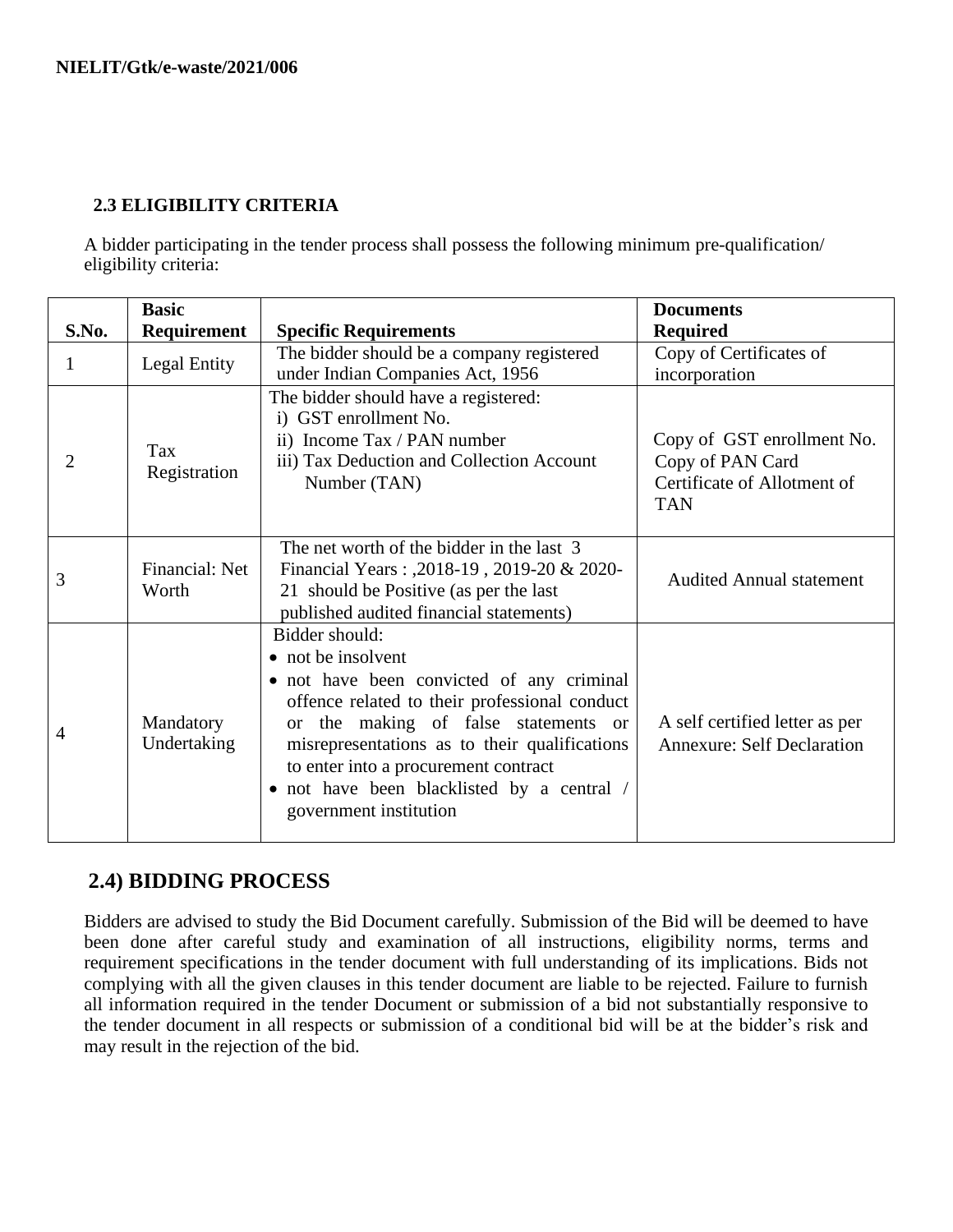# **2.5)BID SUBMISSION**

- a) The bidder should give details like name, profile etc. **as per Annexure I–Covering Letter** for Technical Bid
- b) The bids submitted must be valid for a period of 180 days from the date of tender opening for placing the order..
- c) The Technical Bid and Financial Bid shall be uploaded in**[www.eprocure.gov.in](http://www.eprocure.gov.in/)** except the EMD

# **2.6) Pre bid meeting**

NIELIT Gangtok shall hold a pre bid meeting with the prospective bidders over video conference or if conditions permit at the meeting room at NIELIT, Gangtok. Queries if any regarding the tender documents shall be send in the following format in writing OR through mail [dir-gangtok@nielit.gov.in](mailto:dir-gangtok@nielit.gov.in) **prior to the pre bid meeting**. **Only those pre-bid queries which are received in the following format shall be entertained:**

| Company name |           |                                   | M/s.                                                            |                                                        |                                             |  |
|--------------|-----------|-----------------------------------|-----------------------------------------------------------------|--------------------------------------------------------|---------------------------------------------|--|
|              | S.<br>No. | Vendor's Query/<br><b>Comment</b> | <b>Relevant Section / Annexure of</b><br><b>Tender Document</b> | <b>Relevant Content from</b><br><b>Tender Document</b> | <b>Tender</b><br><b>DocumentPage</b><br>No. |  |

### **2.7) Amendment of Tender Documents**

At any time prior to the last date for receipt of bids, NIELIT Gangtok, may, for any reason, whether at its own initiative or in response to a clarification requested by a prospective bidder, modify the tender documents by an amendment/corrigendum. The amendment/corrigendum will be notified on NIELIT Gangtok website, which will be binding on the prospective bidders to consider for quoting.

### **2.8) Language of Bid**

The Bid prepared by the Bidder, as well as all correspondence and documents relating to the Bid exchanged by the Bidder and NIELIT Gangtok shall be written in English.

### **2.9) Bidding Cost**

The bidder shall bear all costs associated with the preparation and submission of their bids. NIELIT Gangtok will, in no case, be responsible or liable for those costs, regardless of the outcome of the tendering process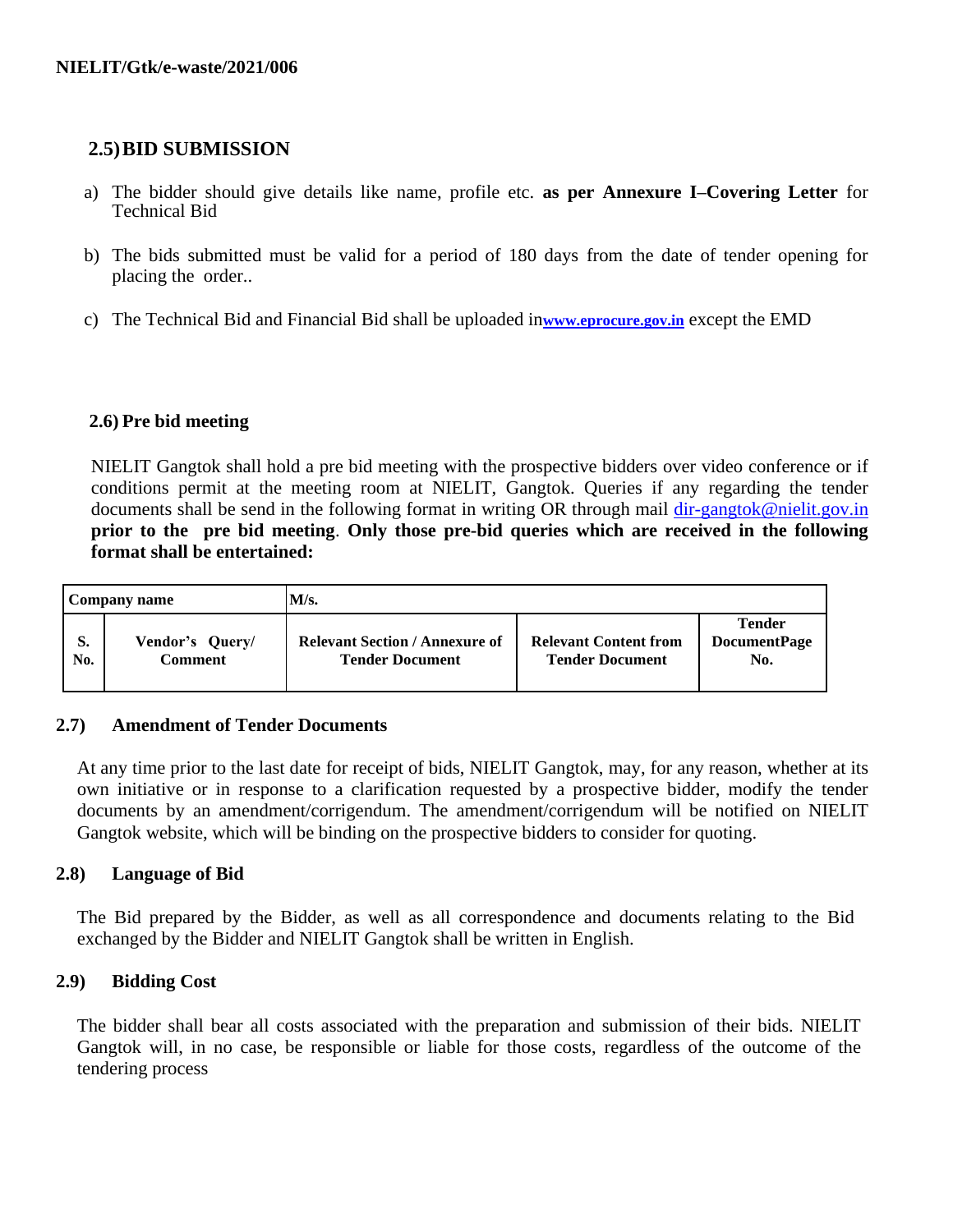# **2.10) EMD**

a) Original copies of EMD along with the covering letter **as per the format provided in Annexure-A Covering Letter should be placed in an envelope that should be sealed and superscripted EMD for NIELIT Gangtok tender for "Supply, Installation and Training on machineries for e-waste**  dismantling facility". The envelope should be addressed to the Director In Charge, NIELIT Gangtok and submitted at NIELIT, Gangtok office, Indira By Pass Road, Near KBT Fuels, Sichey, Gangtok – 737101, Sikkim

### **OR**

b) **EMD money can directly be deposited to NIELIT Gangtok, Account No -429210110001972, Bank-Bank of India, Gangtok branch, IFSC code- BKID0004292before the due date and time specified.**

# **2.11)** . **Earnest Money Deposit (EMD)**

The Bidder shall furnish, as part of its bid, Earnest Money Deposit (EMD) in the form of Demand Draft or transaction receipt, from a scheduled commercial bank, drawn in favour of NIELIT Gangtok, payable at Gangtok. **The amount of EMD to be submitted is Rs 75,000/-**

The EMD of unsuccessful bidders shall be returned without interest after finalization of the tender. EMD of the successful bidders shall be returned without any interest, on receipt of Security Deposit valid for the period of 2 years.

### **2.12) Forfeiture of Earnest Money Deposit/Security Deposit**

The Earnest Money Deposit/Security Deposit can be forfeited if a bidder:

- Withdraws its bid during the period of bid validity.
- Does not accept the correction of errors.
- In case of the successful bidder fails to sign the contract within the stipulated time.
- In case of the bidder supplying the false information in the bid.
- Any deviation in the tender condition.

### **2.13) Last Date for uploading of bids**

a) Bids, complete in all respects, must be uploaded on **[www.eprocure.gov.in](http://www.eprocure.gov.in/)** within the due date and time. In the event of the specified date for the submission of Bids is declared a holiday, the Bids can be uploaded up to the appointed time on the next working day for which NIELIT Gangtok will make necessary provisions.

b) NIELIT Gangtok may, at its own discretion, extend the date for uploading of bids. In such a case all rights and obligations of NIELIT Gangtok and the bidders shall be applicable to the extended time frame.

c) NIELIT Gangtok will not be responsible for any delay on the part of bidders in downloading the tender document or uploading of the bid documents as required in the tender document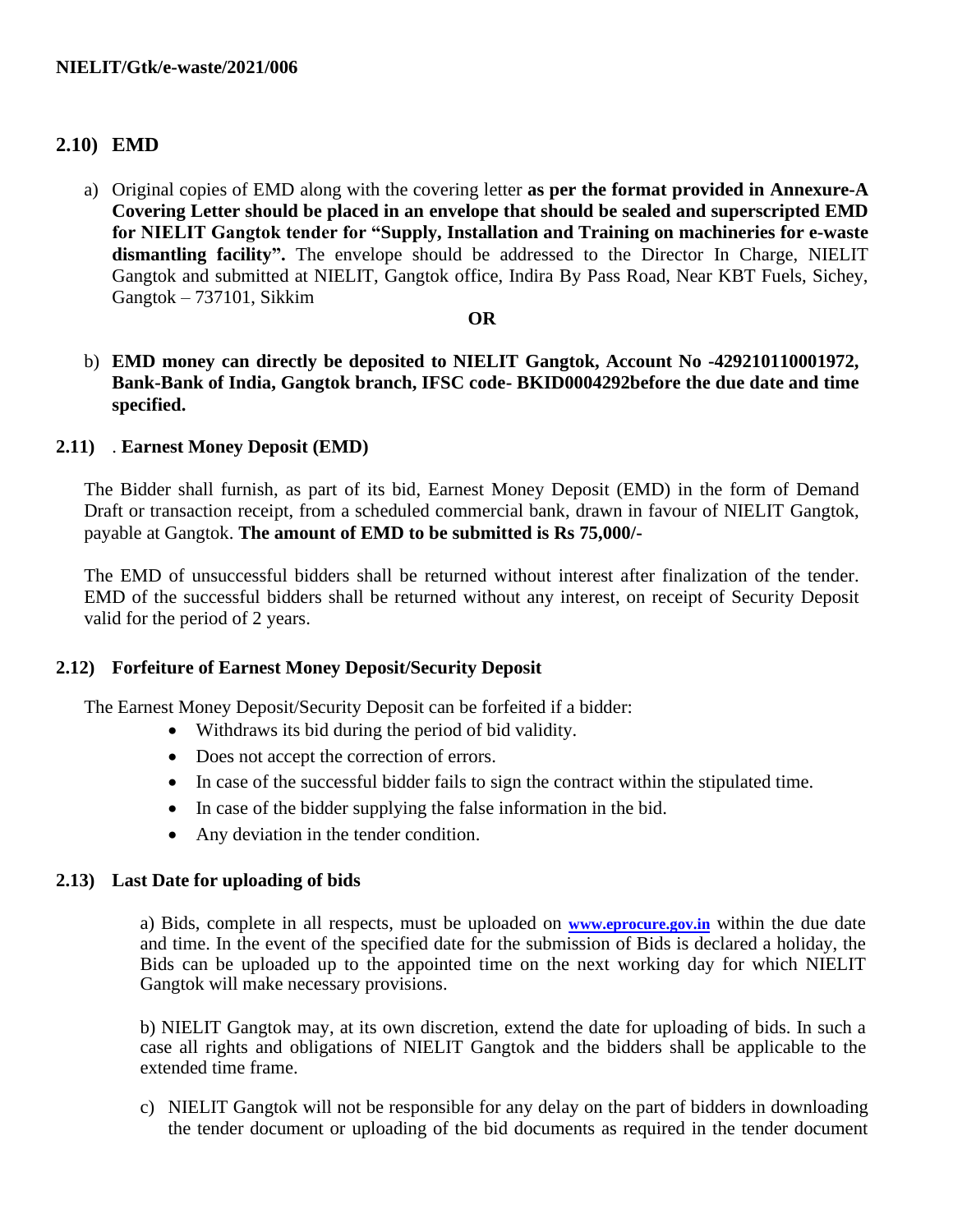before the due date and time of submission.

- d) The offers submitted by fax/email or any manner other than specified above will not be considered. No correspondence will be entertained on this matter.
- e) In order to give prospective bidders reasonable time to take the amendment into account in preparing their bids, NIELIT Gangtok may, at its discretion, extend the last date for the receipt of bids. No bid may be modified subsequent to the last date for receipt of bids. No bid may be withdrawn in the interval between the last date for receipt of bids and the expiry of the bid validity period specified by the bidder in the bid. Withdrawal of a bid during this interval may result in forfeiture of bidder's EMD.
- f) Printed terms and conditions of the bidders, as uploaded, will not be considered as forming part of their bid.

### **2.14) OPENING AND EVALUATION OF BIDS**

a) NIELIT Gangtok shall convene the bid opening session on duly notified date through eprocurement.gov.in where one representative from the agencies, who have successfully uploaded the bid, can participate.

b) NIELIT Gangtok will download the technical bid from its e-procurement portal of only those agencies whose EMD are found to be in order and each bidding BIDDER can remain present during the bid download process.

c) The bids will then be evaluated by NIELIT Gangtok.

#### **2.15) Evaluation of bids**

a) The two stage selection procedure shall be adopted that will proceed as follows:

The first stage proposal will consist of technical bid and the second stage will be financial bid. The financial bids shall be opened only for successful technically qualified bidders based on the evaluation of technical bid. A decision as to whether or not a bidder will be qualified will be based on the bidder's experience demonstrated by the bidder in response to the requirements of the tender document & as evaluated by NIELIT Gangtok.

- b) When deemed necessary, NIELIT Gangtok may seek clarifications on any aspect of the bid from the bidder. However, that would not entitle the bidder to change or cause any change in the substance of the bid submitted or price quoted. The request for clarification and the response shall be in writing. If the response to the clarification is not received before the expiration of deadline prescribed in the request, NIELIT Gangtok reserves the right to make its own reasonable assumptions at the total risk and cost of the Bidder. This would also not mean that their bid has been accepted.
- **2.16) Completeness of Bids:** NIELIT Gangtok will examine the bids to determine whether they are complete, whether they meet all the conditions of the contract and whether any computational errors have been made, whether required sureties have been furnished, whether the documents have been properly signed, and whether the bids are generally in order.
- **2.17) Rectification of Errors:** Arithmetical errors will be rectified on the following basis. If there is a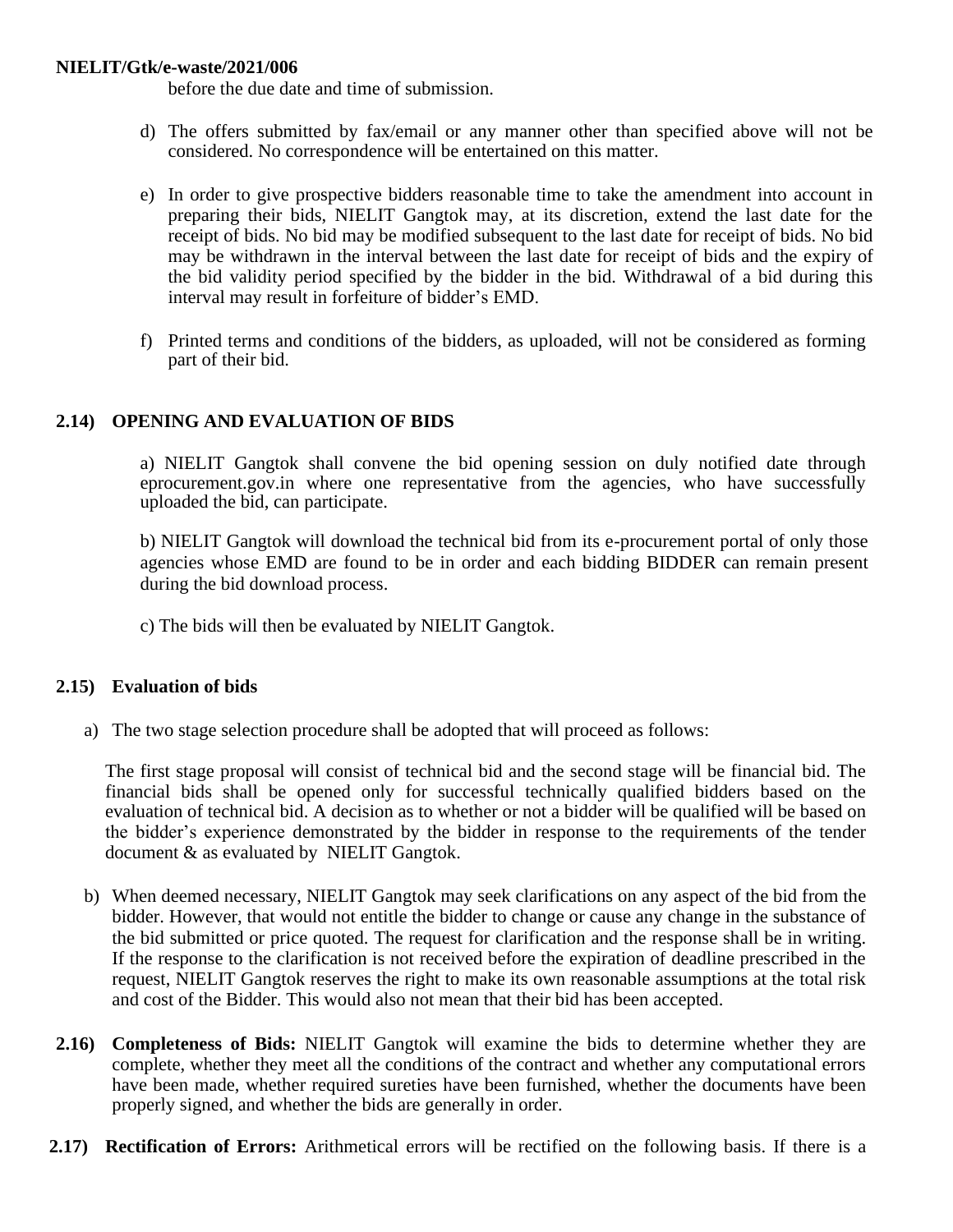discrepancy between the unit price and the total price that is obtained by multiplying the unit price and quantity, the unit price shall prevail and the total price shall be corrected. If there is a discrepancy between words and figures, the amount in words shall prevail. If the bidder does not accept the correction of errors, its bid will be rejected and its EMD may be forfeited.

NIELIT Gangtok may waive any minor informality or non-conformity or irregularity in a bid, provided such waiver does not prejudice or affect the relative ranking of any other bidder.

- **2.18) Rejection of Bid:** If a bid is not responsive and not fulfilling all the conditions it will be rejected by NIELIT Gangtok and may not subsequently be made responsive by the bidder by correction of the non-conformity. In case any of the bid documents is found corrupt or not in proper format as per tender document, the bid shall be rejected.
- **2.19)** Any effort by a bidder to influence NIELIT Gangtok bid evaluation, bid comparison or contract award decisions may result in the rejection of its bid and forfeiture of the bidder's EMD.
- **2.20)** NIELIT Gangtok reserves the right to accept any bid, and to cancel/abort the Tender process and reject all bids at any time prior to award of Contract, without thereby incurring any liability to the affected agencies or agencies and of any obligation to inform the affected agencies of the grounds for NIELIT Gangtok action.

### **2.21) Technical Evaluation**

- a) The technical bids will be evaluated by NIELIT Gangtok. The first process is to examine the eligibility of the agencies as per the tender specifications. Bids, not satisfying the eligibility criteria will be rejected. However, the NIELIT Gangtok reserves the right to call for additional information from the bidders to fully establish their eligibility.
- b) Subsequently, NIELIT Gangtok would examine the technical details and may ask for additional information and may call the eligible bidders for a presentation of the projects handled by them as quoted in their bids. The time limit, in which the bidders have to submit the additional information or present their projects, will be decided by the NIELIT Gangtok and its decision will be final in this regard.

### **2.22) Financial Evaluation**

- a) Financial bids of only technically qualified bidders shall be opened on a date and time duly notified in the eprocurement.gov.in.
- b) Quoted price should be inclusive of Taxes, Delivery and installation at NBBDC, College, Tadong, Sikkim- 737102 , Training on equipments, Labor cost and electric works if any at the installation site. However all the equipments will have to be transferred to the new NIELIT Campus at Pakyong(Maximum 35 K.M from the present installation site) as and when required. The bidder would required to uninstall all the machinery/ equipments and reinstall the same at NIELIT Pakyong campus. The transportation cost will be borne by NIELIT Gangtok and the TA/DA of L1 bidder will be borne by the bidder itself. The bidders are requested to consider this while bidding in the financial bids.
- c) L1 BIDDER shall be the one quoting least values in Financial Bid. In case more than one BIDDER quoted the same value, then the BIDDER having the maximum total average turnover as per the CA Certificate submitted for eligibility will be reckoned as L1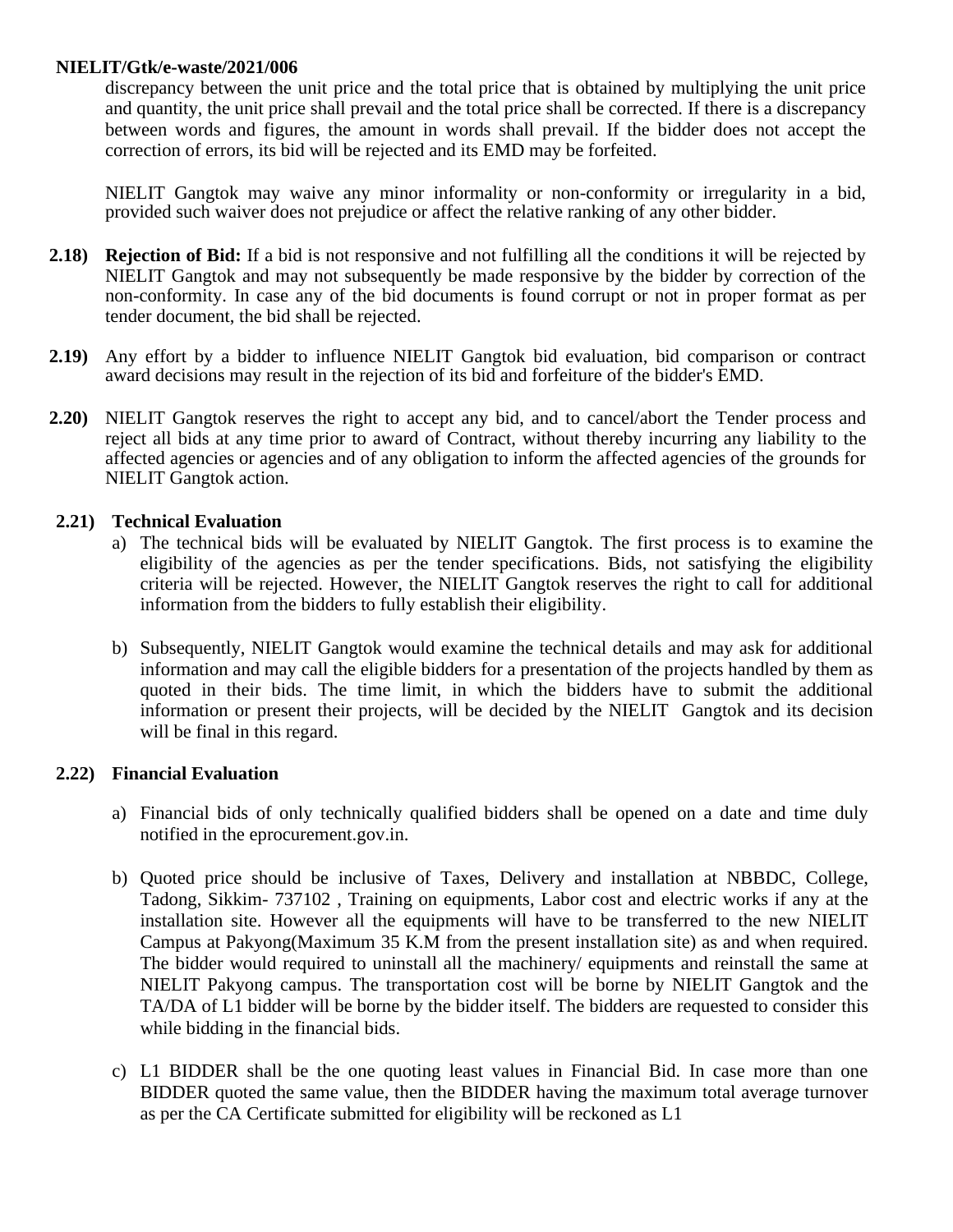- d) The (L1) bidder will be determined/ selected on the basis of the total lowest quote, as quoted in the financial bid
- e) If L1 bidder failed to quote for any of the constituent items in the Financial Bid Performa or quoted zero or incredibly low rates for any of the constituent items then its bid will be rejected and EMD will be forfeited. The next successive lowest quoting bidder will be declared as L1, if found in order as per tender terms and condition and so on.
- f) The rates quoted by L1 bidders in Financial Bids shall be accepted as the tender rates.

# **2.23) AWARD OF CONTRACT (SELECTION)**

- a) Before the expiry of the period of validity of the proposal, NIELIT Gangtok shall notify the successful bidder in writing, that its bid has been accepted. The bidder shall acknowledge in writing receipt of the notification of award, failing which the offer will be treated as withdrawn and EMD forfeited. .
- b) The conditions stipulated in the contract shall be strictly adhered to and violation of any of these conditions by the selected bidder will entail termination of the contract without prejudice to the rights of the NIELIT Gangtok. In addition, NIELIT Gangtok shall be free to forfeit the EMD/Security deposit and getting the assigned work done from alternate sources at the risk and cost of the defaulting bidder.

# **2.24) SUPPLY**

All the items will be supplied at **Nar Bahadur Bhandari Degree College, Tadong(NBBDC), Gangtok East -Sikkim.** All the expenses involved in shipping the equipment to the said premises will be borne by the bidder. All aspects of safe delivery shall be the exclusive responsibility of the Bidder. NIELIT, Gangtok will have the right to reject the component/equipments supplied, if it does not comply with the specifications at any point of installation/inspections.

# **2.25) INSPECTION**

NIELIT, Gangtok or its representative shall have the right to inspect or to test the items to confirm their conformity to the ordered specifications. The supplier shall provide all reasonable facilities and assistance at no charge to NIELIT, Gangtok. In case any inspected or tested equipment fail to conform to the specifications, NIELIT, Gangtok may reject them and supplier shall either replace the rejected equipment or make all alterations necessary to meet specification required free of cost to NIELIT, Gangtok.

# **2.26) ONSITE WARRANTY**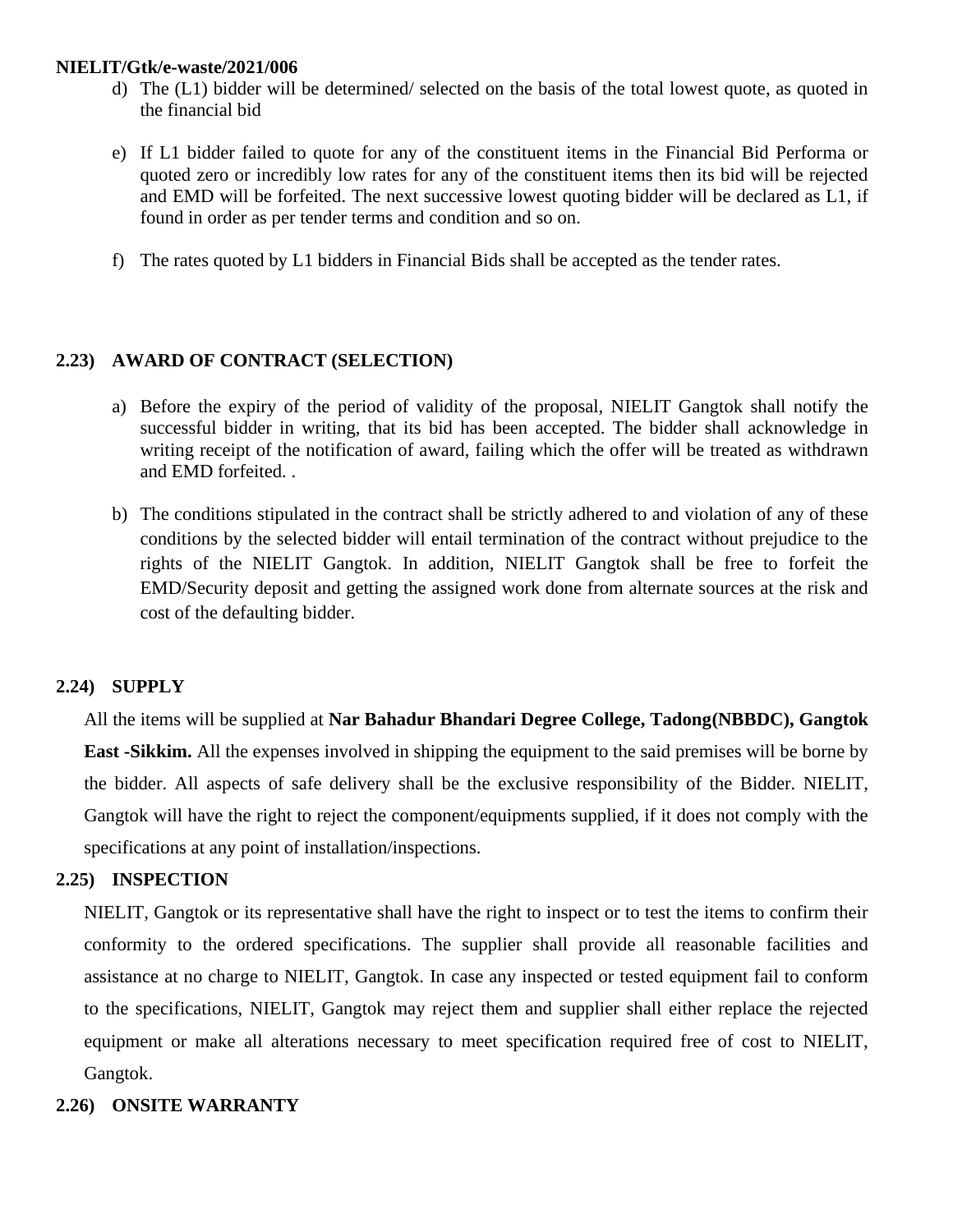The warranty period for the systems shall be taken into account as per the "Warranty Requirement mentioned in the Technical Specification" from the date of completion of supply of products, its successful installation/commissioning and acceptance by NIELIT, Gangtok including free spare parts, kits etc, whichever is later. During warranty period, besides service/maintenance of machines, its peripherals should also be provided at no extra cost. The warranty shall be valid for 2 years from the date of Installation The vendor should fulfill the following conditions during warranty period: Any failure in the supplied equipments thereof should be rectified within maximum period of 15days of lodging complaint by the training centre. Normal transit time not exceeding 2 days additionally will be allowed.

#### **2.27) DELIVERY**

All aspects of safe delivery shall be the exclusive responsibility of the Vendor. At the destination Site, the cartons will be opened only in the presence of nominated Officer identified by NIELIT, Gangtok and vendor's representative and the intact position of the Seal for not being tampered with, shall form the basis for receipt in good condition. The delivery of the items must be made within six (06) weeks of placement of the purchase order. Any delay by the supplier in the performance of delivery of items shall render the supplier liable to any or all of the following sanctions - forfeiture of its Earnest Money Deposit, imposition of liquidated damage as per the respective Clause (next) or / and cancellation of the purchase order for being defaulter. Vendor must apply to the respective authority for issue of road permit /waybill in time. Delays on account of getting relevant permits shall not make vendors' eligible for waiver of penalties. Delivery Challan needs to be signed and stamped on completion of delivery of items. In case any discrepancy with regard to sign, stamp or date, etc on above delivery challan, an email from the concerned user may be treated as delivery challan. The Vendor should install all the items at specified site without any additional charge.

#### **2.28) OPERATIONAL TRAINING**

A training on operations of the equipment should be provided by the vendor. The vendor will run the machines and explain the functionality of all the supplied machines to the responsible officer at NIELIT Gangtok centre. The vendor will also provide the training on the rectification of the problems if some complication arises. The vendor will also provide the manuals in printed as well as in video form on the operational procedures for each of the equipment. The operational training should be completed with in two weeks from the date of installation

# **2.29) PAYMENT TERMS AND SCHEDULE**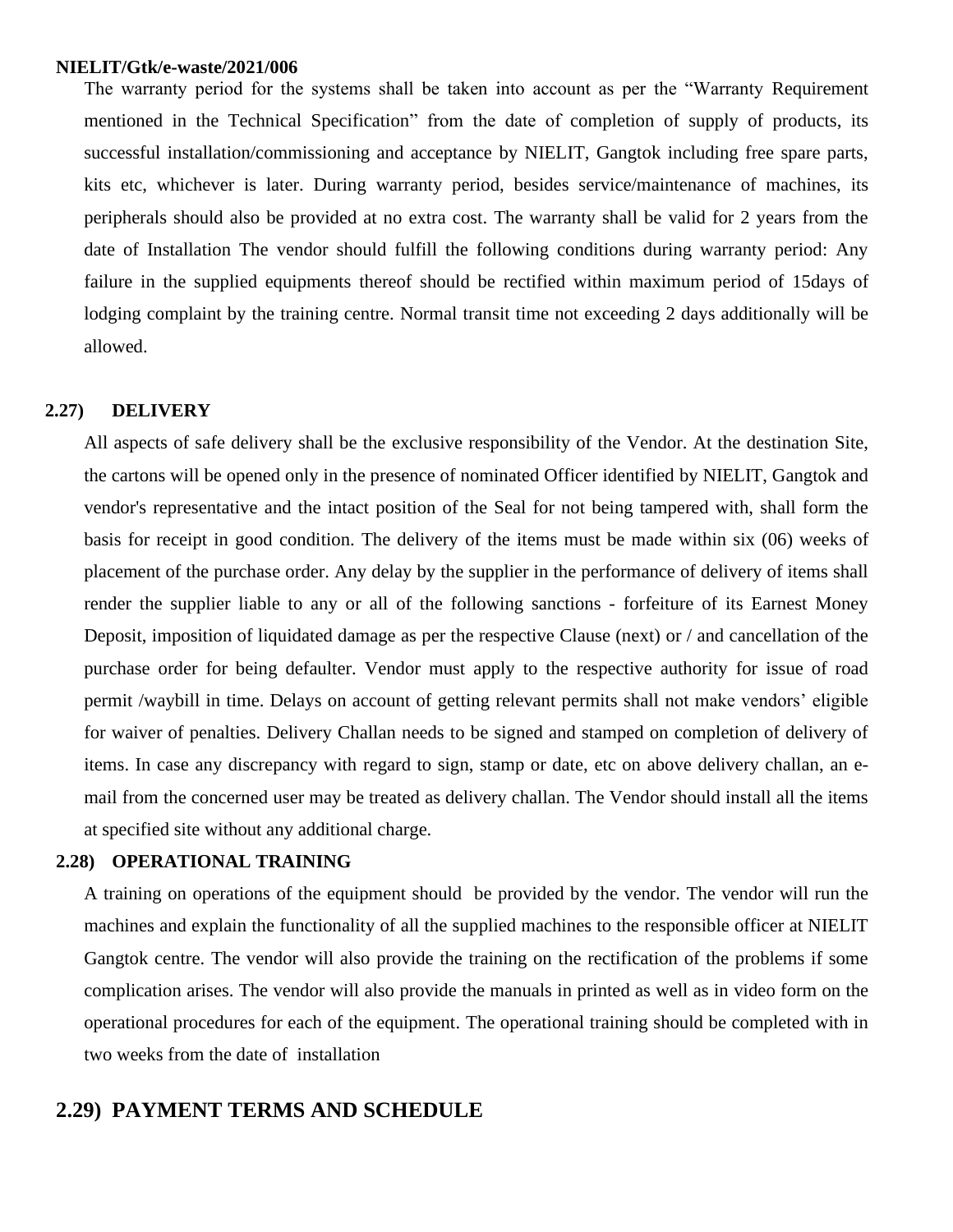- a) NIELIT, Gangtok will make 90% payment within one month of complete delivery, installation, operational Training and acceptance of the supplied items. Remaining 10% will be kept as security deposit for the warranty period, it may be released within one Month on submission of Bank Guarantee. The Bank Guarantee amount will be equivalent to 10% of total value and valid up to warranty period from the date of acceptance of the supplied items installation.
- b) Payment will be made within 30 days of submission of the Bill along with all the completed documents and after deducting the applicable taxes etc.
- c) Payments shall be subject to deductions of any amount for which the BIDDER is liable under the empanelment or tender conditions. Further all payments to bidder will be made subject to deduction of applicable taxes and penalty, if any, as per Government of India rules.
- **2.30) DELIVERY OF SERVICES:** The selected BIDDER will undertake all the indicative activities defined in the detailed Scope and any other associated activities.

# **2.31) LIQUIDATED DAMAGES**

If the supplier fails to either deliver any or all of the goods or does not complete the installation within the period as specified in the purchase order, NIELIT, Gangtok shall without any prejudice to its other remedies, deduct liquidated damage at the rate of Two percent (2%) of the quoted price for the delayed goods for every week or part thereof subject to a maximum of 14% of the contract value.

# **2.32) INDEMNITY**

- a) NIELIT Gangtok and indemnified of all legal obligations, past/present/future, the selected BIDDER may have with its professionals.
- b) NIELIT Gangtok stand absolved for any liability on account of death or injury sustained by the staff deployed by the selected BIDDER during the performance of the project duration and also for any damages or compensation due to any dispute between the selected BIDDER and its staff.
- c) The selected bidder will indemnify NIELIT Gangtok of any infringement of third party rights be they under the Patents Act or the IPR.

# **2.33) CONFIDENTIALITY**

- a) The selected bidder and their deployed personnel will not, either during the term or after expiration of this contract, use, sell, disclose any proprietary or confidential information relating to the software, services, contract or business or operations of NIELIT Gangtok or its clients without the prior written consent of NIELIT Gangtok.
- b) The selected agencies have to sign the Non-Disclosure Agreement with NIELIT Gangtok.

### **2.34) SECURITY**

a) The bidder will ensure that no information about the software, hardware, database and the policies of the client organization is taken out in any form including electronic form or otherwise, by the manpower posted by them.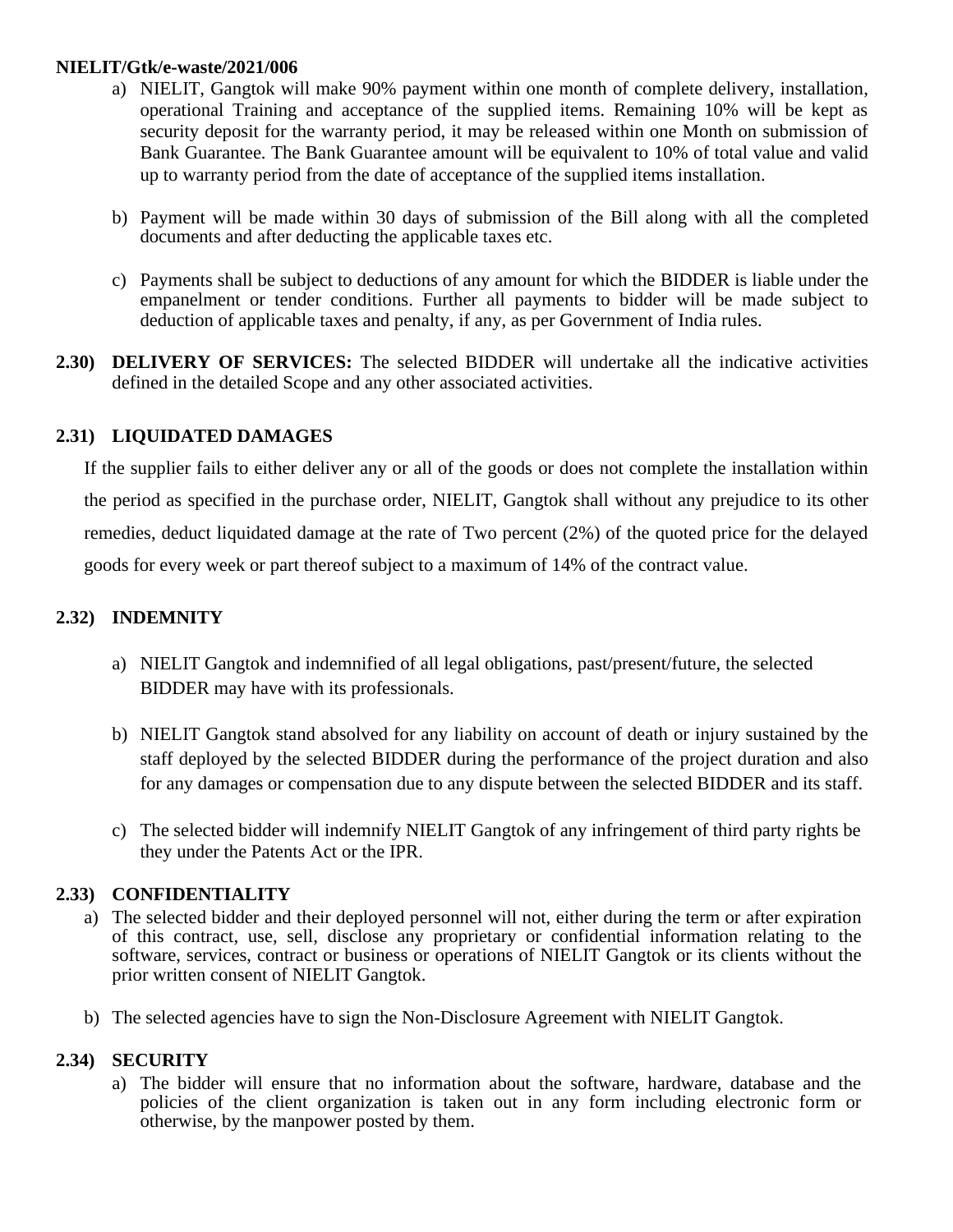b) The bidder or its deployed personnel, by virtue of claim any rights on the work performed by them. NIELIT Gangtok/Client will have absolute rights on the work assigned and performed by them. Neither any claims of the bidder or its deployed professionals will be entertained on the deliverables.

# **2.35) Termination of Contract**

NIELIT Gangtok may without prejudice to any other remedy for breach of contract, (including forfeiture of security deposit) by written notice of default sent to the selected BIDDER, terminate the contract in whole or in part after sending a notice to the selected BIDDER in this regard.

- a) If the selected BIDDER fails to deliver any or all of the services within the time period(s) specified in the contract, or any extension thereof granted by NIELIT Gangtok, or
- b) If the selected BIDDER fails to perform any other obligation under the contract.

# **2.36) SUSPENSION**

NIELIT Gangtok may by a written notice of suspension, suspend all payments to the qualified bidder under the contract, if the qualified bidder failed to perform any of its obligations under this contract, (including the carrying out of the services) provided that the such notice of suspension:

- Shall specify the nature of the failure and
- Shall request the qualified bidder to remedy such failure within a specified period from the date of' issue of such notice of suspension.

### **2.37) FORCE MAJEURE**

- a) Force majeure clause will mean and be limited to the following in the execution of the contract / work-orders placed by NIELIT Gangtok:-
	- War / hostilities.
	- Riot or Civil commotion.
	- Earthquake, flood, tempest, lightning or other natural physical disaster.
	- Restriction imposed by the Government or other statutory bodies, which is beyond the control of the agencies, which prevent or delay the execution of the order by the BIDDER.
- b) The bidder will advise NIELIT Gangtok in writing, duly certified by the local Chamber of Commerce, the beginning and the end of the above causes of delay, within seven days of the occurrence and cessation of the force majeure conditions. In the event of a delay lasting for more than one month, if arising out of clauses of force majeure, NIELIT Gangtok reserves the right to cancel the order without any obligation to compensate the BIDDER.

### **2.38) ARBITRATION**

NIELIT Gangtok and the BIDDER will make every effort to resolve amicably, by direct negotiation, any disagreement or dispute arising between them under or in connection with the agreement/wokorder. If any dispute will arise between parties on aspects not covered by this agreement, or the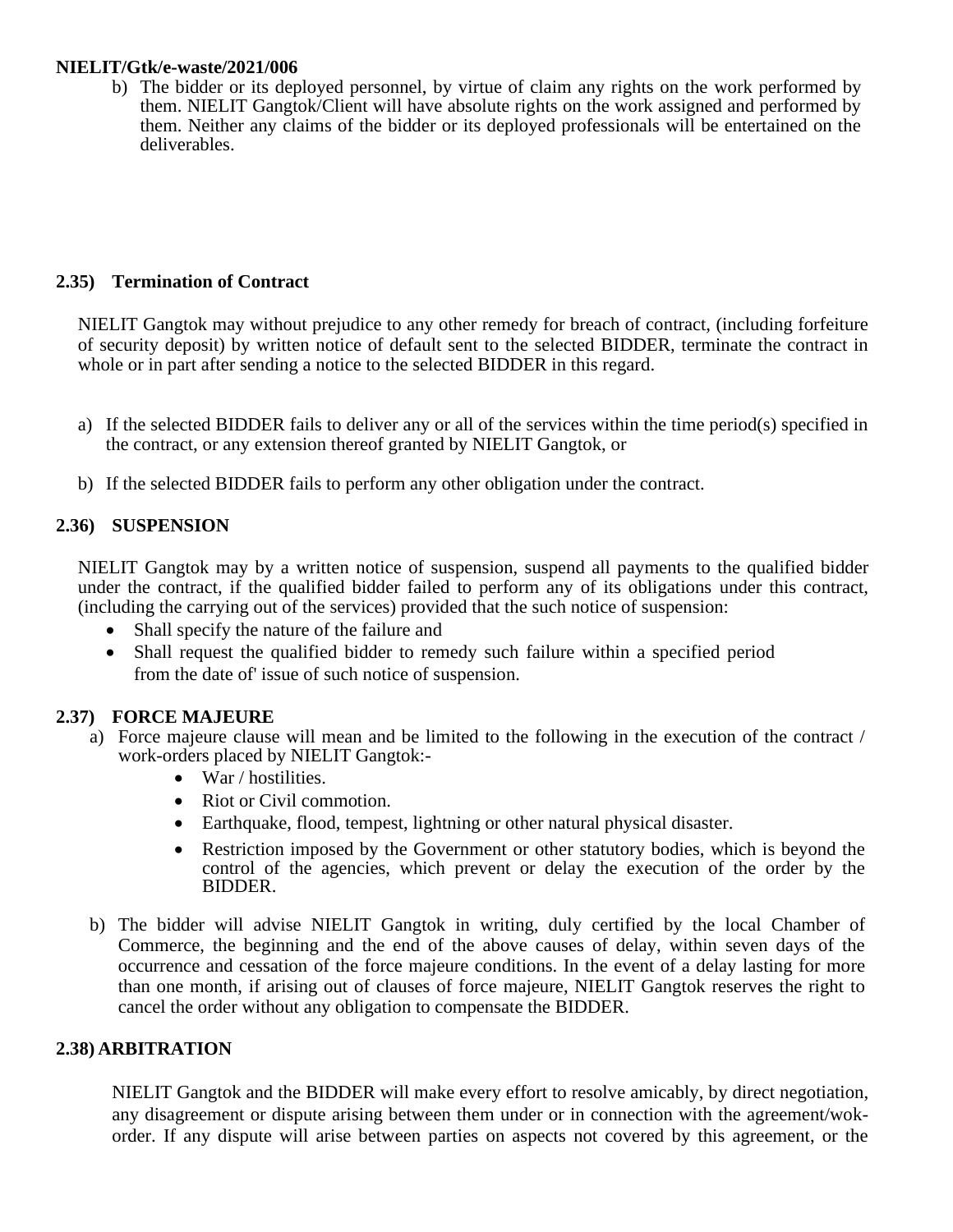construction or operation thereof, or the rights, duties or liabilities under these except as to any matters the decision of which is specially provided for the general or the special conditions, such dispute will be referred to two arbitrators, one to be appointed by each party and the third to be appointed by Ministry of Electronics  $\&$  IT (MeitY) and the award of the arbitration, as the case may be, will be final and binding on both the parties. The arbitrators or the umpire as the case may be, with the consent of parties, may modify the time frame for making and publishing the award. Such arbitration will be governed in all respects by the provision of the Indian Arbitration Act, 1996 or later and the rules there under and any statutory modification or re-enactment, thereof. The arbitration proceedings will be held in Gangtok, India

## **2.39) APPLICABLE LAW**

The Agreement/Contract/work-order will be governed by the laws and procedures established by the Govt. of India within the framework of applicable legislation and enactment made from time to time concerning such commercial dealings/processing.

The bidder and their deployed personnel either during the contract of after its completion, shall not disclose any proprietary or confidential information relating to the services, contract or business or operations of NIELIT Gangtok or its clients without the prior written consent of NIELIT Gangtok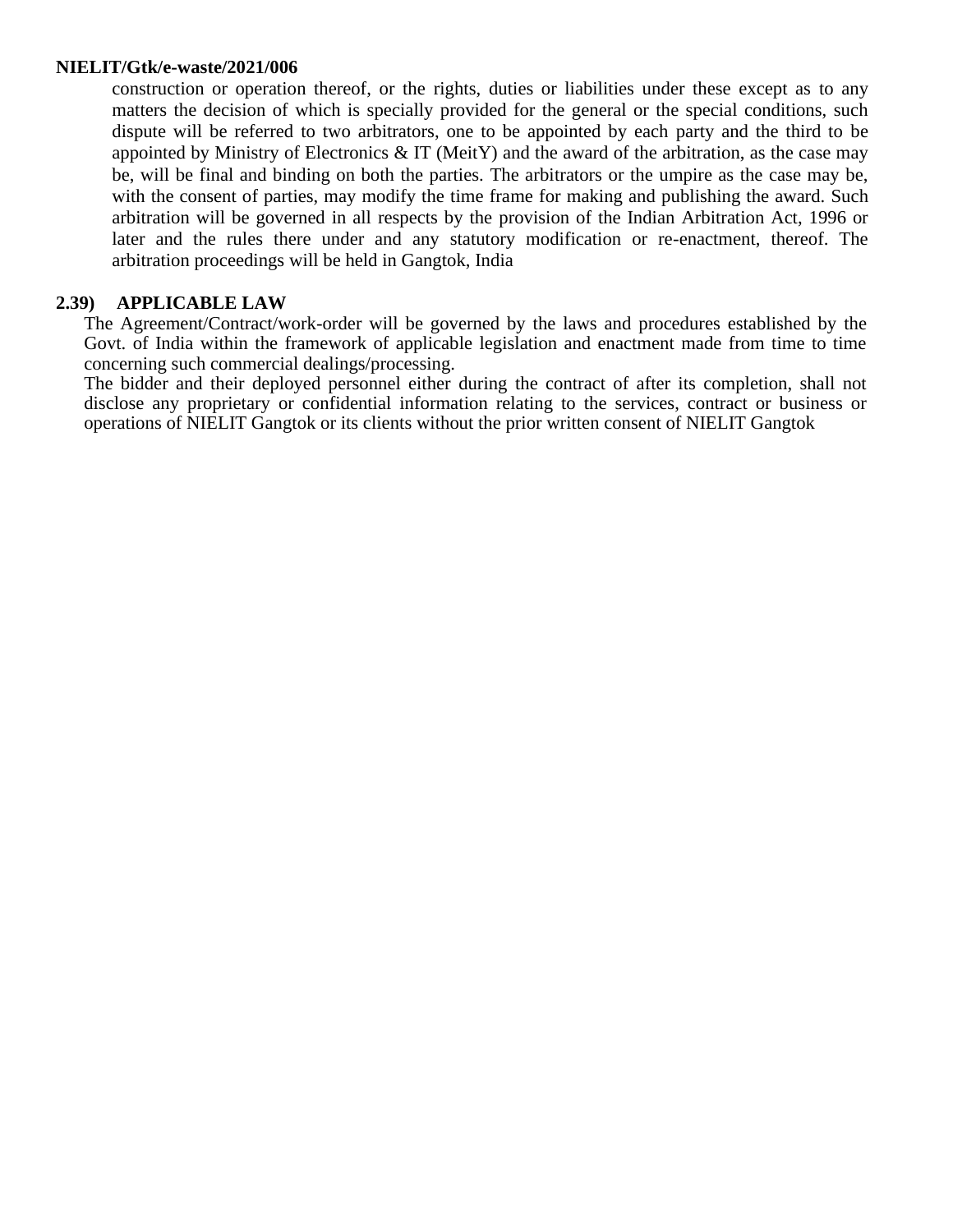# **ANNEXURE - I: Covering Letter for Technical Bid**

(To be submitted on the letterhead of the bidder)

*(Place) (Date)*

To

**The Director In Charge, National Institute of Electronics & Information Technology (NIELIT), Gangtok Indira By Pass Road, Sichey Gangtok – 737101, Sikkim**

**Subject:** Submission of Bid for **Selection of bidders for Supply, Installation and Training on machineries for e-waste dismantling facility**

Dear Sir,

**This is to notify that our company is submitting technical bid in response to Tender No NIELIT/…………………… for Selection of of bidders for Supply, Installation and Training on machineries for e-waste dismantling facility for Project - Capacity Building & Entrepreneurship Development on E-Waste Management for North East States**

**.** Primary & Secondary contact for our company are as follows:

|              | <b>Primary Contact</b> | <b>Secondary Contact</b> |
|--------------|------------------------|--------------------------|
| Company Name |                        |                          |
|              |                        |                          |
| Name         |                        |                          |
| Title        |                        |                          |
| Address      |                        |                          |
| Phone        |                        |                          |
| Mobile       |                        |                          |
| E-mail       |                        |                          |

We are responsible for communicating to NIELIT Gangtok in case of any change in the Primary or/and Secondary contact information mentioned above. We shall not hold NIELIT Gangtok responsible for any non-receipt of bid process communication in case such change of information is not communicated and confirmed with NIELIT Gangtok on time.

By submitting the proposal, we acknowledge that we have carefully read all the sections of this tender document including all forms, scheduled and appendices hereto, and are fully informed to all existing conditions and limitations. We also acknowledge that the company is in agreement with terms and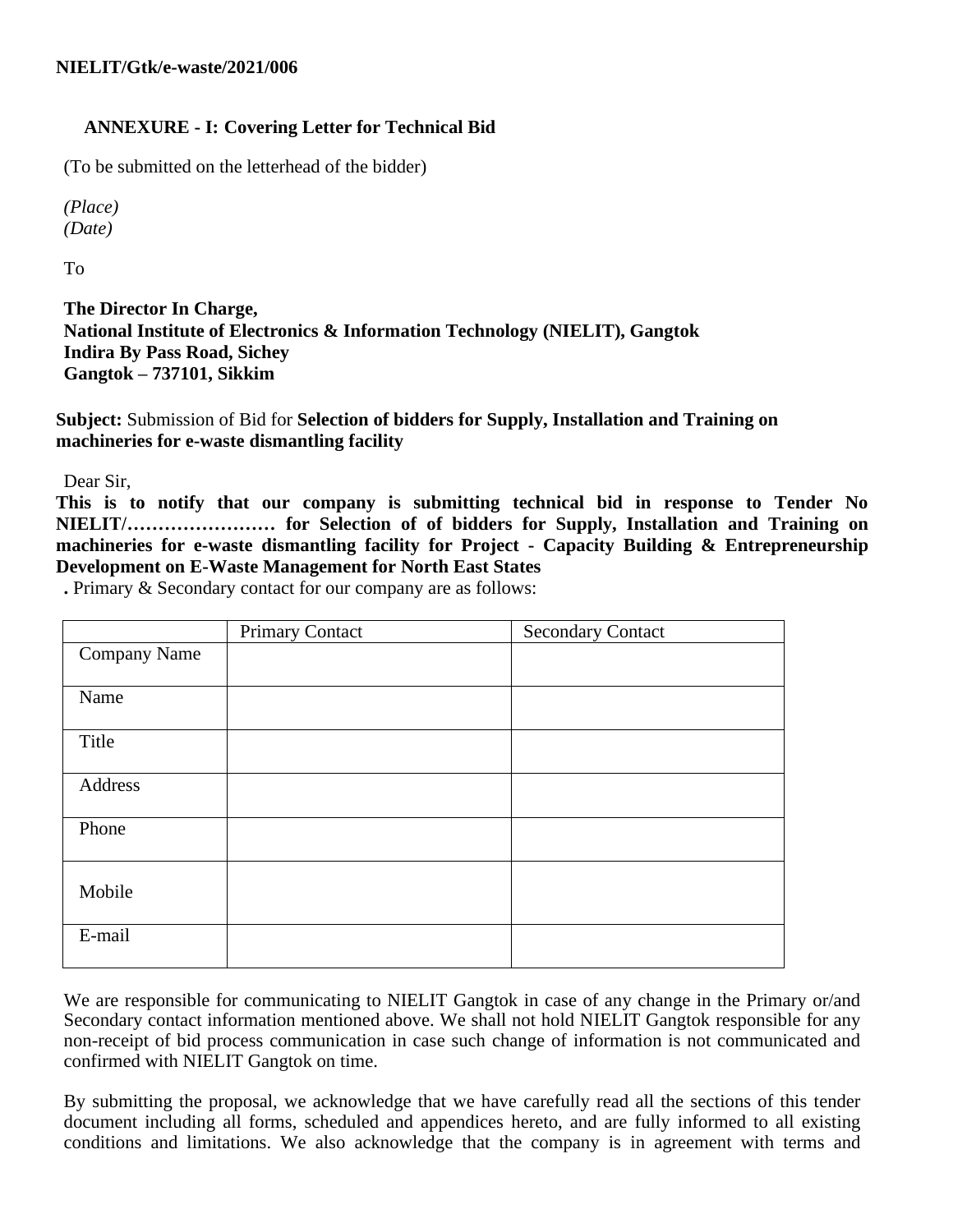conditions of the tender and the procedure for bidding and evaluation.

We have enclosed the earnest money deposit as per the tender Conditions. It is liable to be forfeited in accordance with the provisions of tender document.

### **Deviations:**

We declare that all the services shall be performed strictly in compliance with the Tender Document. Further we agree additional conditions, if any, found in the bid documents, other than those stated in the tender document, shall not be given effect to.

### **Bid Pricing:**

We do hereby confirm that our bid prices include all taxes, as applicable on the last date of submission of bid. We further declare that the prices stated in our proposal are in accordance with your terms & conditions in the bidding document.

### **Qualifying Data:**

We confirm having submitted in qualifying data as required by you in your tender document. In case you require any further information/documentary proof in this regard before evaluation of bid, we agree to furnish the same in time to your satisfaction.

We confirm that information contained in this response or any part thereof, including documents and instruments delivered or to be delivered to NIELIT Gangtok are true, accurate, verifiable and complete. This response includes all information necessary to ensure that the statements therein do not in whole or in part misled NIELIT Gangtok in its evaluation process.

We fully understand and agree that on verification, if any of the information provided here is found to be misleading the evaluation process or result in unduly favours to our company in evaluation process, we are liable to be dismissed from the selection process or termination of the contract during the empanelment with NIELIT Gangtok.

We understand that you are not bound to accept the lowest or any bid you may receive. It is hereby confirmed that I/We are entitled to act on behalf of our corporation/company/firm/organization and empowered to sign this document as well as such other documents, which may be required in this connection.

Yours sincerely,

On behalf of [*bidder's*] *name*

Authorized Signature [In full and initials]:

Name & Title of signatory: Name of Firm

Address: Seal/Stamp of bidder Place: Date: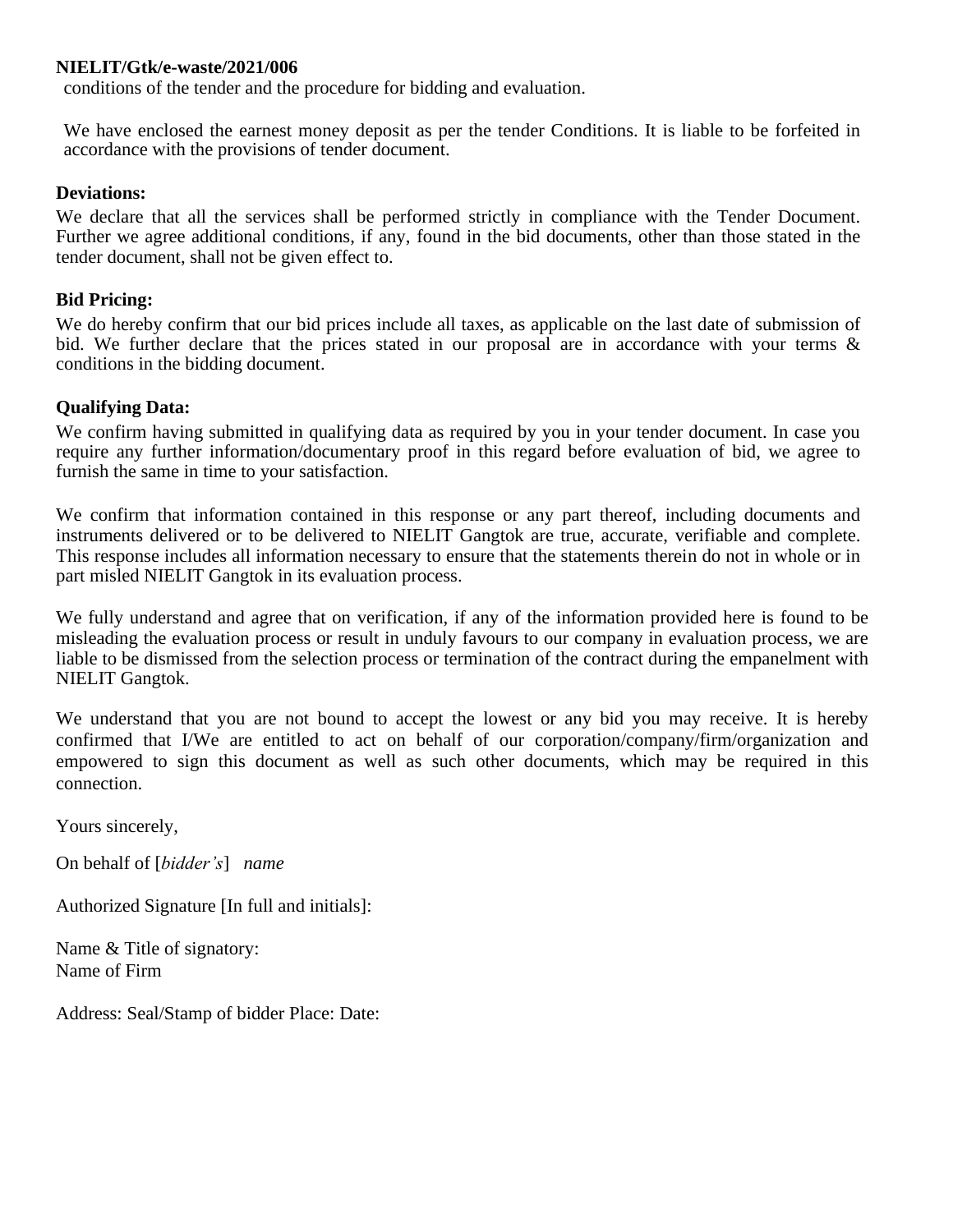| #              | Requirement                  | <b>Bidder</b> | Documents | Page No of | Reason for |
|----------------|------------------------------|---------------|-----------|------------|------------|
|                | (Refer Eligibility           | Compliance    | Proofs    | attached   | deviation, |
|                | Criteria for Details)        | (Y/N)         | Attached  | proof      | if any     |
|                | Legal Entity                 |               |           |            |            |
| $\overline{2}$ | <b>Tax Registration</b>      |               |           |            |            |
| 3              | Financial: Net Worth         |               |           |            |            |
| $\mathfrak{H}$ | Certification                |               |           |            |            |
| 6              | <b>Mandatory Undertaking</b> |               |           |            |            |

# **ANNEXURE - II: Tech Bid: Checklist for Technical Bid**

On behalf of [*bidder's*] *name*

Authorized Signature [In full and initials]:

Name & Title of signatory:

Name of Firm:

Address:

Seal/Stamp of bidder: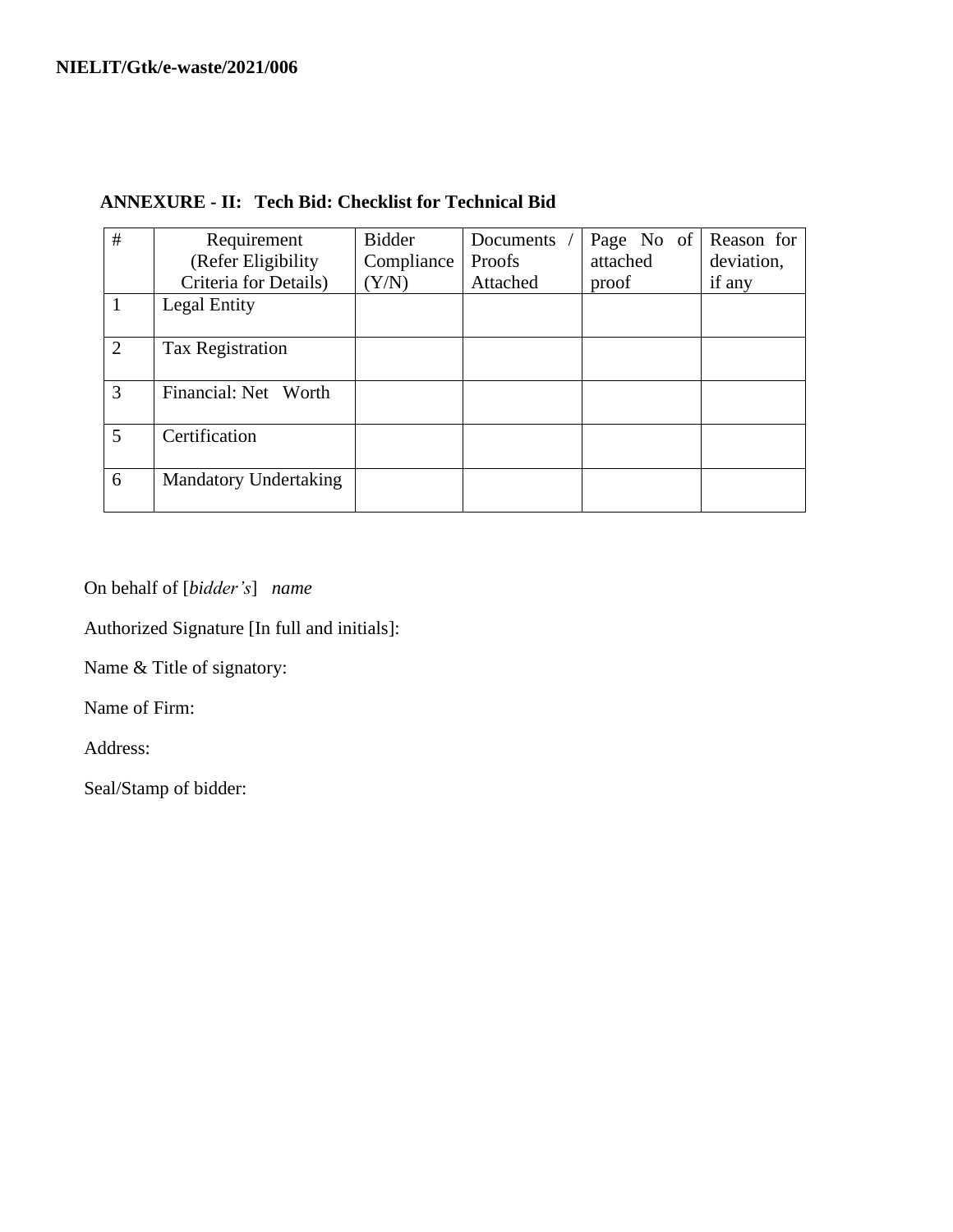| $\#$                                                                      | <b>Particulars</b>                                               | <b>Details</b> |  |
|---------------------------------------------------------------------------|------------------------------------------------------------------|----------------|--|
| I                                                                         | Domain(s) for which the project is being referred:               |                |  |
| $\mathbf{I}$                                                              | <b>General Information</b>                                       |                |  |
| a.                                                                        | <b>Client Name</b>                                               |                |  |
| b.                                                                        | Name of the Contact Person and<br>contact details of the Project |                |  |
| III                                                                       | <b>Project Details</b>                                           |                |  |
| a.                                                                        | Name of the Project                                              |                |  |
| b.                                                                        | <b>Start Date</b>                                                |                |  |
| c.                                                                        | <b>End Date</b>                                                  |                |  |
| d.                                                                        | Current<br><b>Status</b><br>(In Progress<br>Completed)           |                |  |
| IV                                                                        | <b>Size of Project</b>                                           |                |  |
| a.                                                                        | Value of Work Order (In Lakh) (only single<br>work order)        |                |  |
| b.                                                                        | Total Cost of the Services provided (by the<br>bidder)           |                |  |
|                                                                           | <b>Narrative Nature of Project:</b>                              |                |  |
| Description of actual services provided by your staff with in assignment: |                                                                  |                |  |

# **ANNEXURE - III: Tech Bid: Format for Submission of Project References**

Note:

- i. Multiple work orders for the same project, shall be considered as different assignments for the purpose of evaluation of technical capability for this tender
- **ii.** Bidders may be required to facilitate interaction with client and/or site visit, if required.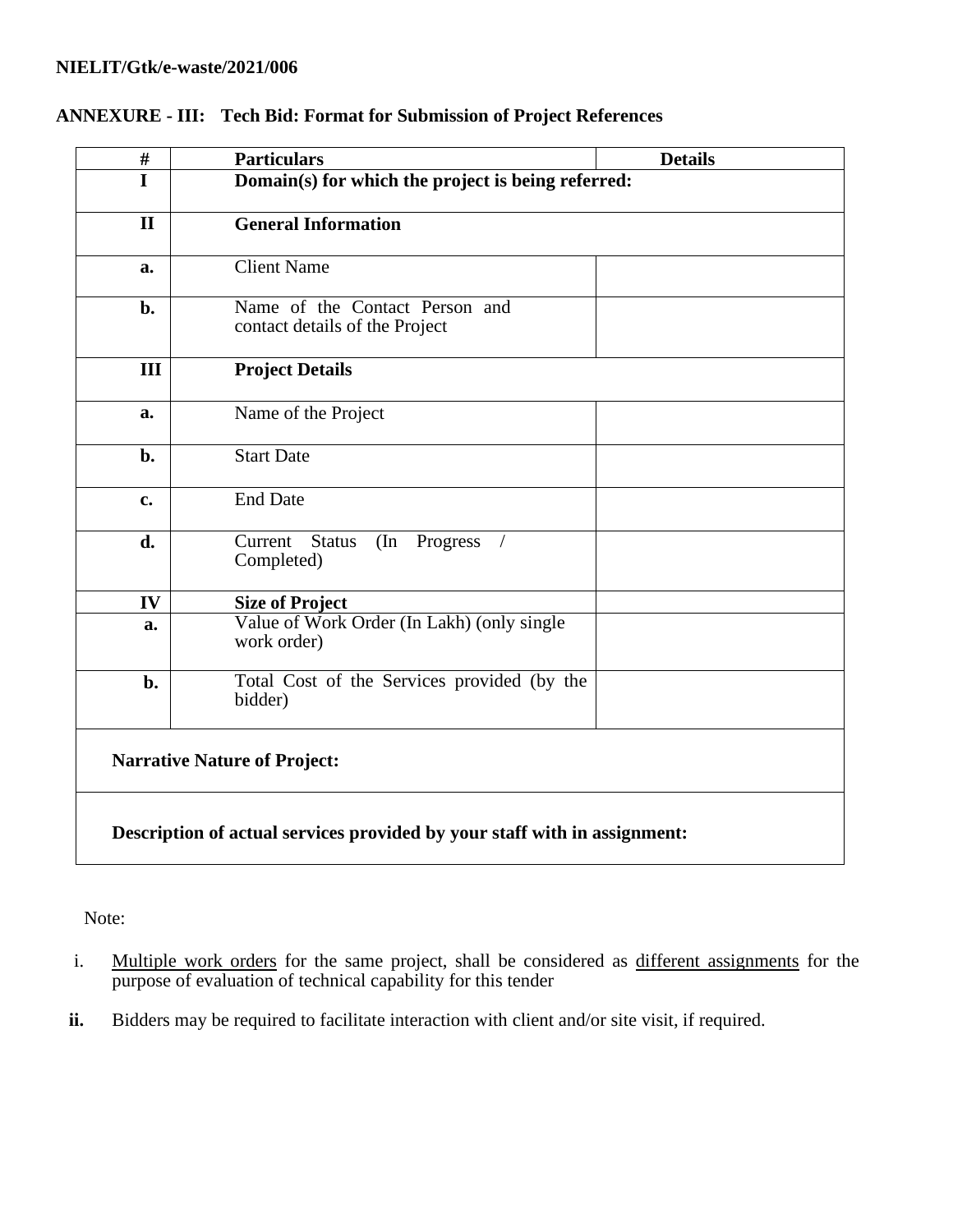### **ANNEXURE - IV: Self-Declaration**

(To be submitted on the letterhead of the bidder)

To

**The DirectorInCharge, National Institute of Electronics & Information Technology Indira By Pass Road, Sichey, Gangtok – 737101, Sikkim**

Dear Sir,

In response to the Tender No. **dated for "of bidders for Supply, Installation and Training on machineries for e-waste dismantling facility for Project - Capacity Building & Entrepreneurship Development on E-Waste Management for North East States" as an Owner/ Partner/ Director/ Auth. Sign. of \_\_\_\_\_\_\_\_\_\_\_\_\_\_\_\_\_\_\_\_\_\_\_\_\_\_\_\_\_\_\_\_\_\_\_\_, I/ We hereby declare that presently our Company/ firm \_\_\_\_\_\_\_\_\_\_\_\_\_\_\_\_\_, at the time of bidding: -**

- a) possess the necessary professional, technical, financial and managerial resources and competence required by the Bidding Document issued by the Procuring Entity;
- b) have fulfilled my/ our obligation to pay such of the taxes payable to the Union and the State Government or any local authority as specified in the Bidding Document;
- c) is having unblemished record and is not declared ineligible for corrupt & fraudulent practices either indefinitely or for a particular period of time by any State/ Central government/ PSU/ UT.
- d) does not have any previous transgressions with any entity in India or any other country during the last three years
- e) does not have any debarment by any other procuring entity
- f) is not insolvent in receivership, bankrupt or being wound up, not have its affairs administered by a court or a judicial officer, not have its business activities suspended and is not the subject of legal proceedings for any of the foregoing reasons;
- g) does not have, and our directors and officers not have been convicted of any criminal offence related to their professional conduct or the making of false statements or misrepresentations as to their qualifications to enter into a procurement contract within a period of three years preceding the commencement of the procurement process, or not have been otherwise disqualified pursuant to debarment proceedings;
- h) does not have a conflict of interest as mentioned in the bidding document which materially affects the fair competition.

i) Complies with requirements of Contract Labour (Regulation & Abolish) Act, wherever applicable. If this declaration is found to be incorrect then without prejudice to any other action that may be taken as per the provisions of the applicable Act and Rules thereto prescribed by GoI, my/ our EMD/security deposit may be forfeited in full and our bid, to the extent accepted, may be cancelled.

Thanking you, Name of the Bidder: - Authorized Signatory: - Seal of the Organization: -Date:Place: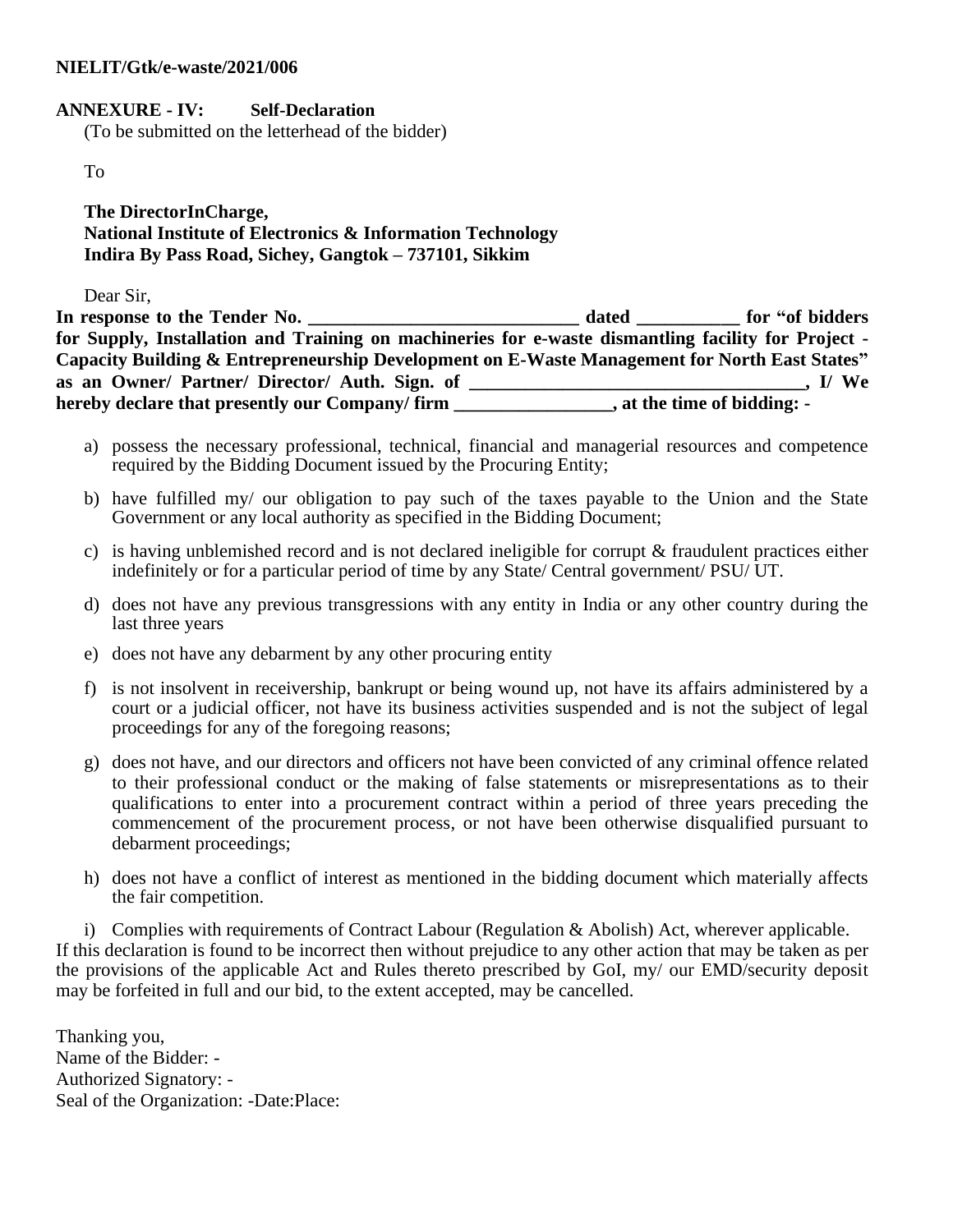# **Annexure 'A'**

# **List of the Items to be procured for setting up of e-waste dismantling lab**

| S No.          | <b>Description of the items</b>                                          | Quantity       |
|----------------|--------------------------------------------------------------------------|----------------|
|                | <b>Dismantling Table</b>                                                 | $\mathcal{R}$  |
|                | • Set of specially designed dismantling tables, $(3X6)$ top one piece 4  |                |
|                | seater table                                                             |                |
|                | Frame & sections: MS painted                                             |                |
|                | Tabletop material: Stainless Steel                                       |                |
|                | Galvanized Dust suction canopy<br>Galvanized ducting for Dust transfer   |                |
|                | • Collection bins - 24 Qty                                               |                |
|                |                                                                          |                |
| 2              | Dust Collection and Air Purification System (2 way)                      |                |
|                | 4 channel automatic pulse jet type cleaning system Electrical            |                |
|                | Air jet control panel                                                    |                |
|                | Dust bag - 16 (3 X 3) - Nonwoven fabric material Inlet flow<br>$\bullet$ |                |
|                | control valve with MS pipeline set                                       |                |
| 3              | Air blower: 3 Ph/3Hp motor                                               | 6              |
| $\overline{4}$ | Power Screwdriver                                                        | $\mathbf{1}$   |
|                | <b>Compressor Cutting Machine</b>                                        |                |
|                | <b>Complete Machine with Standard Accessories</b><br>$\bullet$           |                |
|                | Complete with Electricals Motor(1HP:1440RPM:3PH<br>$\bullet$             |                |
|                | V-Belts<br>$\bullet$                                                     |                |
|                | Electric Coolant pump                                                    |                |
|                | Bi-Metal Blade - 1 No.                                                   |                |
| 5              | Oil and gas recovery machine from refrigerant/cooling equipment          | $\mathbf{1}$   |
|                | Power: 220-240 VAC, 50-60 Hz                                             |                |
|                | Motor: 1 Hp<br>$\bullet$                                                 |                |
|                | Compressor: Oil-less, Air-cooled, piston                                 | 12             |
| 6              | Tools for manual dismantling (as per Annexure-1.1)                       | $\overline{4}$ |
| $\overline{7}$ | Racks for storage dismantled material                                    |                |
|                | <b>Multilevel Racks</b>                                                  |                |
|                | Metal                                                                    |                |
| 8              | Wheelbarrow                                                              | $\mathbf{1}$   |
|                | (Like Pushcart)                                                          | $\mathbf{1}$   |
| 9              | Weighing Bridge                                                          |                |
|                | (Weighing Capacity:500 Kg)                                               |                |
|                |                                                                          |                |